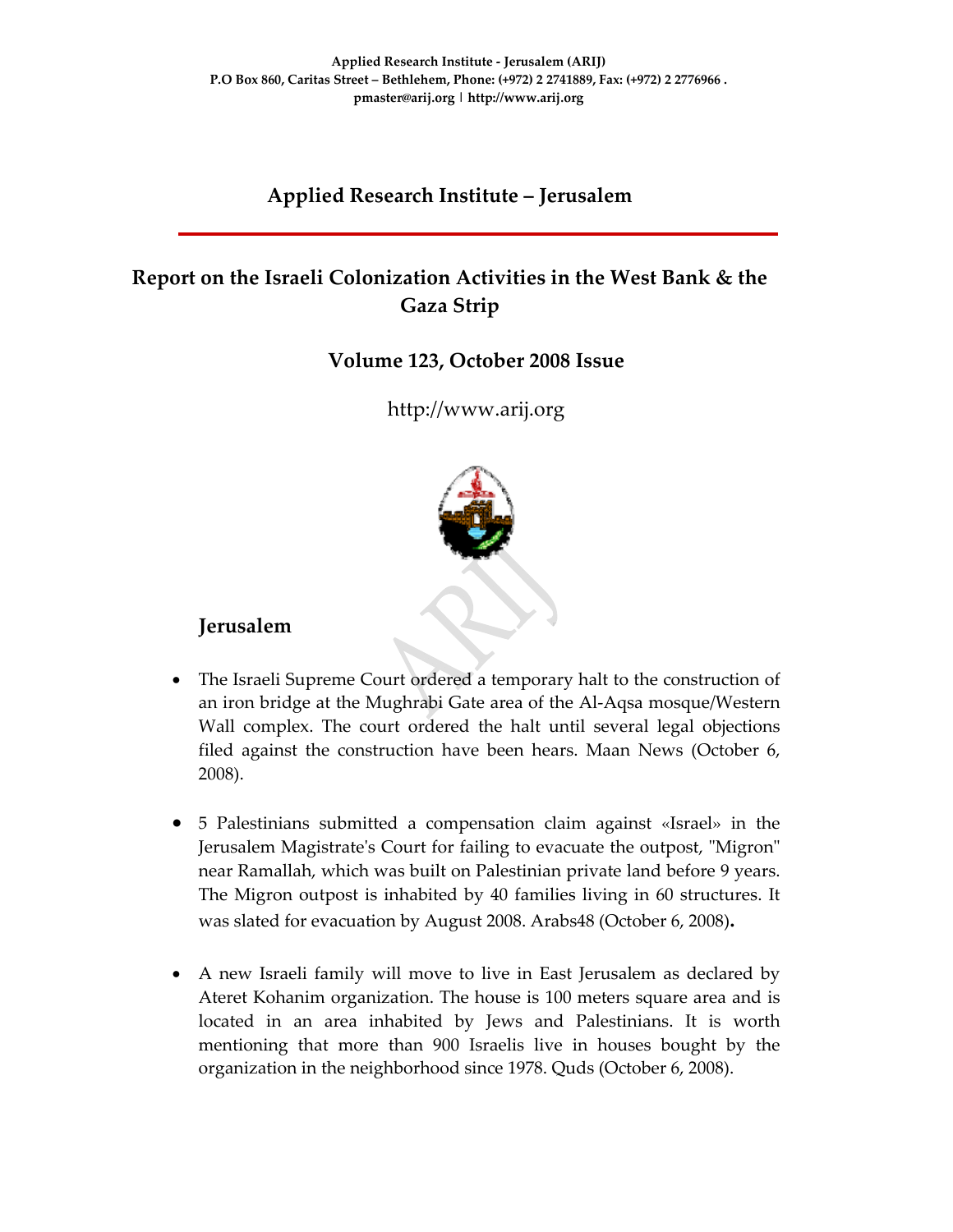- Israeli Occupation Police raided Al Sahera Mosque in Jerusalem city and carried out inspections and checked Palestinian citizensʹ cards. Quds (October 7, 2008)**.**
- Citizens of Al 'Isawiya and 'Anata communities east of Jerusalem city foiled an attempt by tens of Israeli settlers of Yeshivat Ateret Cohanim Jewish organization to take over a piece of land estimated at tens of dunums in Ras Shihada area, between Al Salam outskirt and Al ʹIsawiya town. Citizens uprooted the Olive trees that settlers planted in the targeted land to establish an outpost there. Another violation was also reported in Shu'fat area, in block number 120; parcel number 13 which belongs to citizens of Shuʹfat community in east Jerusalem. Quds (October 8, 2008).
- A group of Israeli settlers erected a tent to celebrate the Sukkut day, in the yard of Al Kurd family house in Al Sheikh Jarrah neighborhood in Jerusalem city. Wafa (October 10, 1008).
- The Israeli Occupation Authorities and Jewish extremists groups inaugurated a new Synagogue on Al‐Wad Street in Jerusalem, near Al‐ Aqsa mosque. The Synagogue is considered the largest in Jerusalem city and is located 50 meters away from it. The Synagogue was given the name Ohel Isaac. Maan News (October 11, 2008).
- Staff of the Israeli Ministry of Interior charged with the implementation of a comprehensive census of the population in Jerusalem city ended its practical and theoretical trainings, and is expected to proceed with the implementation of the census after the end of the Jewish holidays, in the period up to early January next year. Quds (October 17, 2008).
- A new Israeli plan holding number (1) & (3) in Jerusalem area aims at imposing more restrictions and obstacles in the way of Palestinian building and development in East Jerusalem communities such as Silwan, Al Thuri neighborhood, Ras Al ʹAmoud, At Tur, Ash Shayyah, Ash Shiekh Jarrah, Sur Baher, Wadi Al Jouz (The Holy Basin) and the Old City of Jerusalem. It is worth mentioning that the plan was published on the 22 of August 2008 in the Israeli newspapers which are not read by Palestinians. Quds (October 18, 2008).
- Israeli Occupation soldiers prevented Palestinian worshipers from entering Al‐Aqsa mosque without delivering their ID cards to Israeli soldiers at Hatta Gate which leads to Al-Aqsa Mosque. This procedure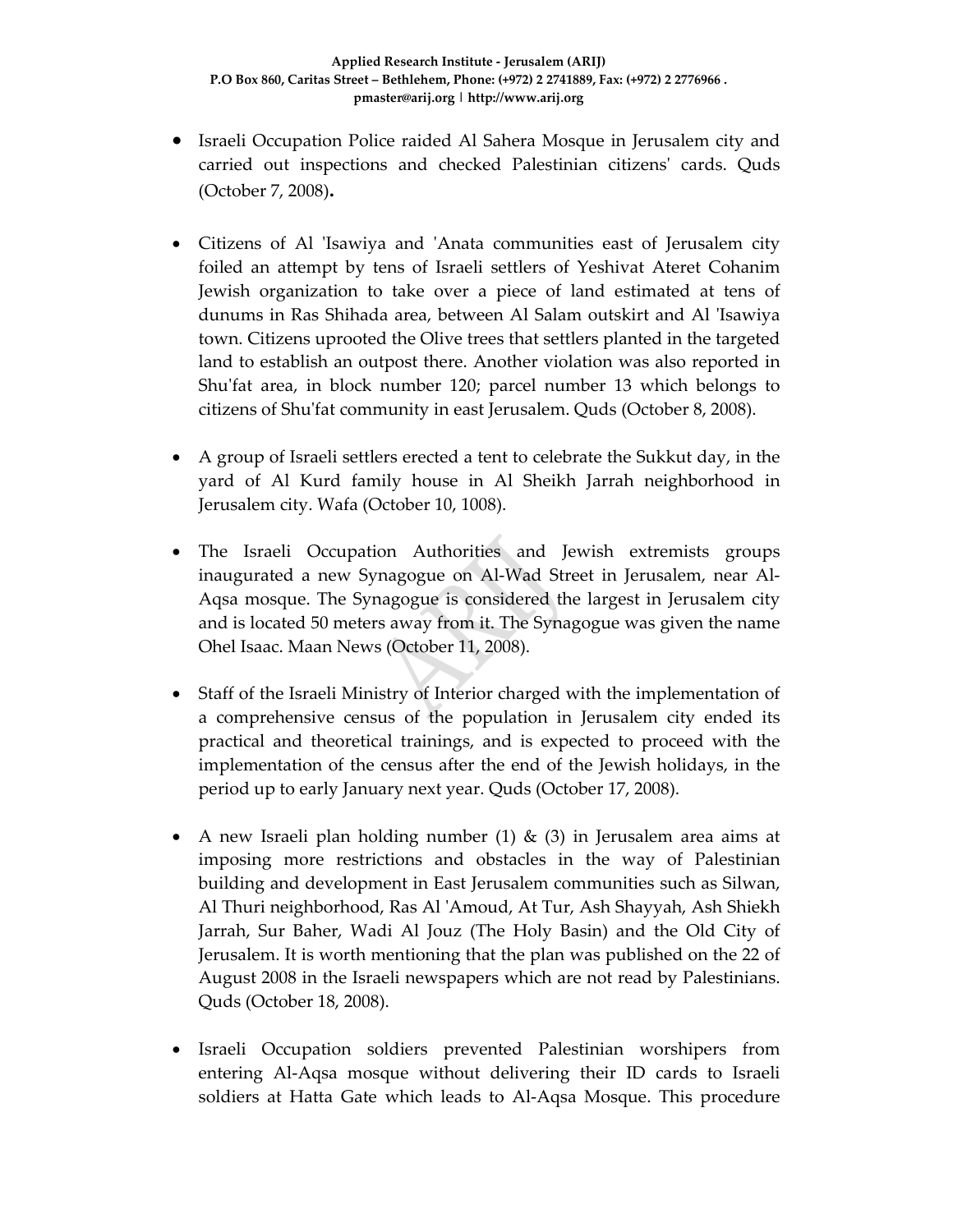aims to increase the obstacles against Palestinians visiting religious places in Jerusalem city. Wafa (October 23, 2008).

- The Israeli Ministry of Interior along with the Israeli Municipality of Jerusalem city issued an order to abolish the right of Palestinian Jerusalemites who live in the communities segregated by the construction of the Israeli Segregation wall to vote. Zeif Ayalon, head of the Elections committee declared that election boxes will not be put in the east Jerusalem communities set outside the Israeli wall path. Quds (October 26, 2008).
- A group of religious Israeli settlers erected a huge tent on the main road leading to Al Sheikh Jarrah neighborhood in Jerusalem city in front of Sami Al Gaʹouni house under the pretext that the land is a property of the Jerusalem Municipality. Quds (October 29, 2008).
- Israeli Supreme Court ordered that construction at the \$250-million museum of Tolerance, which is being built adjacent to **Independence Park** by the Los Angeles‐based Simon Wiesenthal Center, can resume immediately, except for the small section where the human remains at deconsecrated Mamila Muslim cemetery were found. The Islamic Waqf in Israel vowed to fight the Supreme Court ruling. The museum is designed by world‐renowned architect Frank Gehry and will include a theater complex, conference center, library, and gallery and lecture halls. Jpost (October 30, 2008).
- Israeli settlers attacked Church of the Holy Sepulcher in Jerusalem city, attacked a number of priests who were in the church and destroyed a number of crosses in one of the souvenirs located in the vicinity of the church. Pal Today (October 30, 2008).
- The Israeli High court rejected the appeal filed by Al Aqsa Association against the building of a museum (Museum of Tolerance) on lands of Ma'man-Allah Cemetery in West Jerusalem despite the fact that Israeli bulldozers found and destroyed dozens of Muslim graves during excavation work for the museum. Quds (October 30, 2008).
- The Israeli Occupation Forces started razing M'aman Allah Islamic Cemetery in Jerusalem city in an attempt to erect a museum. Quds (October 31, 2008).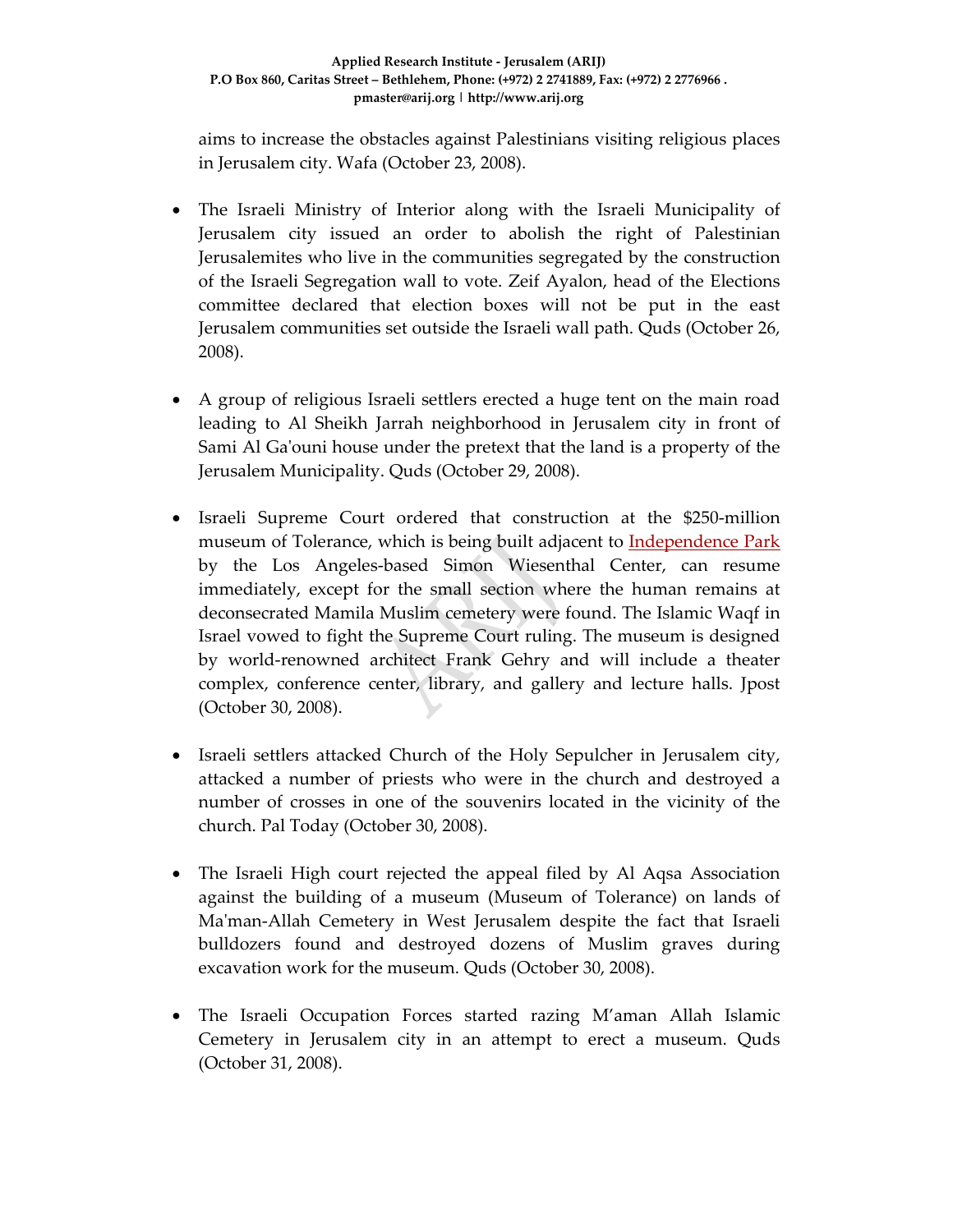• The Israeli Authorities decided to evacuate the houses of Al Maslamani and Jamjoum families which were built on 20 dunums of lands in Beit Hanina town preparing them for demolition. Quds (October 31, 2008).

#### **Bethlehem**

- 20 Israeli military vehicles stormed Al‐E'bayat neighborhood from its eastern entrance and ransacked homes, destroying much of their contents. Among the homes ransacked were those of Osama Abayat, Raed Abayat, Mohammed Abayat, Ali Hassan Abayat, Imad Hassan Abayat, Yusuf Hassan Abayat, Khaled Mohammed Abayat, Mohammad Hassan Abayat, Yasser Ali Abayat, Hassan Adnan Abayat and Hassan Moussa Abayat. Maan News (October 3, 2008)**.**
- Israeli Occupation soldiers raided Tequ' village east of Beit Sahour city and stormed the houses of Sulaiman Musa Jebreil, Ahmad Khalaf Jebrel, Saleem Musa Jebreil, Izzat Musa Al Badan and Ibrahim Khalaf Jebrel. Wafa (October 5, 2008).
- The Israeli right-wing movements, Women in Green (Women For Israel's Tomorrow) and the Committee for a Jewish Shdema, set out a call on an upcoming activity which will be held on the 16 of October 2008, celebrating the 'Sukkut day'; the activity will take place in the evacuated military base of 'Ush Ghurab' what the Israelis refer to as 'Shdema' east of Beit Sahour city. The activity will be attended by several key persons of settlersʹ councils and rabbis from Qiryat Arbaʹ settlement in Hebron, Gush Etzion settlement bloc southwest of Bethlehem Governorate, and Har-Homa settlement located north of Bethlehem city. The event is authorized by the Israeli occupying forces who will be providing security to protestors as stated in the invitation. INN (October 7, 2008).
- 30 Israeli military vehicles raided As‐Saf Street at the south end of Bethlehem, fired gunshots and shells at a building owned by Mahmoud Dweik forcing residents of the apartment building to evacuate and move to neighbors' homes. The Israeli Occupation forces started demolishing parts of the building and sealed the area preventing even students from getting to their schools in the neighborhood. Israeli Occupation bulldozers also demolished a garage located next to the house and razed the lands surrounding the house. Quds & Maan News (October 12, 2008).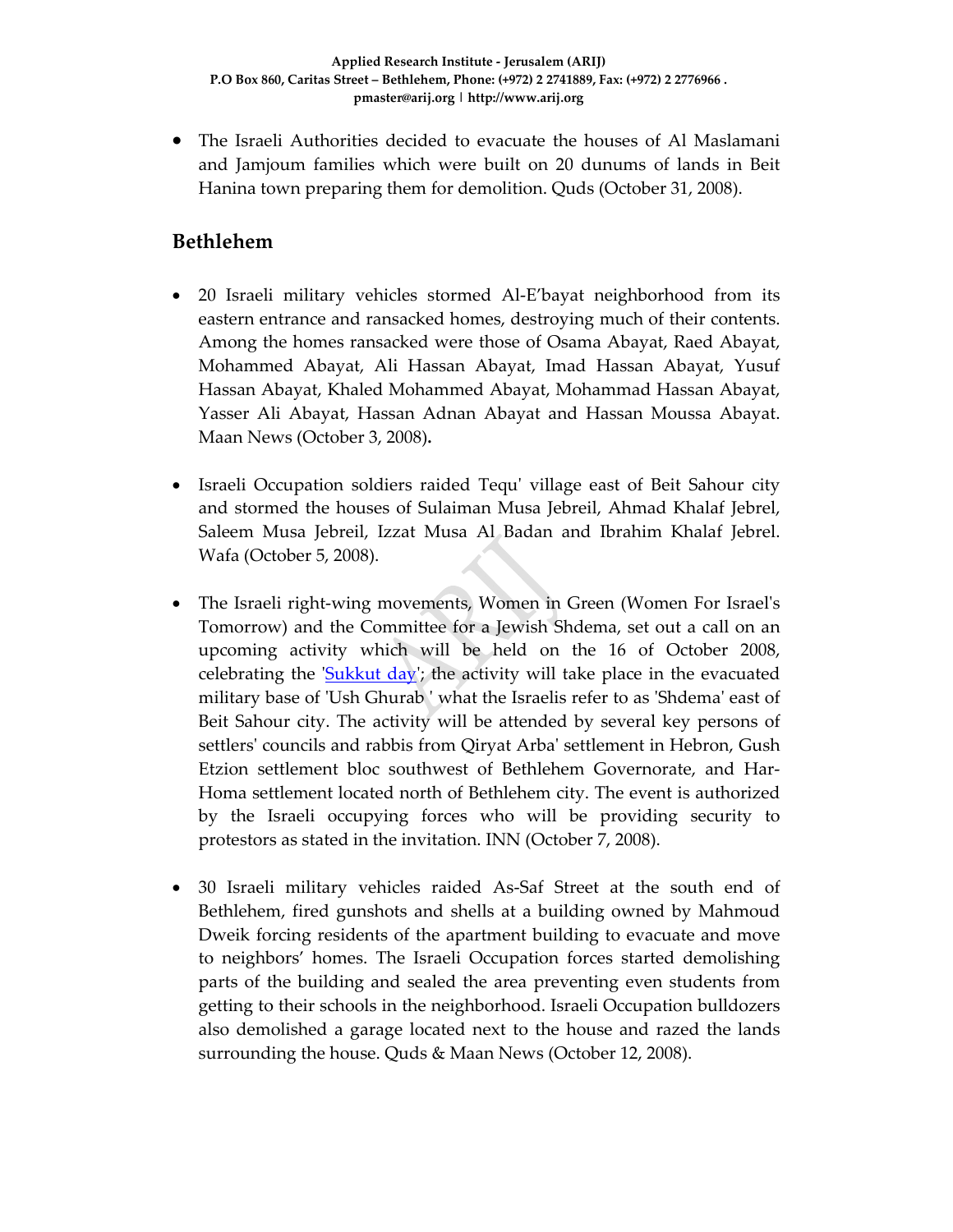- Dozens of Israeli settlers took over an abandoned Israeli military base east of Beit Sahour city, Ush Ghurab. Israeli Occupation forces did not prevent settlers from entering the area. Settlers marched throughout the base, celebrating the Jewish holiday of Sukkut. Maan News (October 16, 2008)**.**
- Israeli Occupation vehicles raided Al Khadr old city west of Bethlehem city, adjacent to the bypass road which connects Gush Etzion settlement bloc. with the Tunnelʹs road in Beit Jala, and imposed intensive security procedures during which Palestinians were prevented from moving in and out of their homes. Israeli Forces also stormed Palestinian houses and forced residents to leave the houses under the threat of weapons; IOF also threatened to demolish the house of ʹAbdullah Abu Hasna. Wafa (October 20, 2008).
- Israeli forces have invaded the West Bank town of Tequ' south of Bethlehem city and threatened to demolish the house of a young Palestinian man, Muhammad Salem Al Badan**.** Israeli troops called through loudspeakers urging the family to leave the house before it is destroyed. Maan News (October 23, 2008).
- Israeli Occupation Forces detained Al Khadr village school teachers at ʹAqbat Hasna area in the old city of Al Khadr west of Bethlehem city and confiscated their ID cards. Wafa (October 23, 2008).
- Israeli Occupation Army raided Al ʹAzza refugee camp north of Bethlehem city and stormed the houses of a number of Palestinian families and caused damages to the contents. Wafa (October 23, 2008).
- Settlers of Efrat settlement sneaked into Palestinian lands of Al Khadr village and tried to demolish agricultural houses made out of Zinc. Settlers also caused damages to some lands cultivated with field crops in Al Faghour area. Quds (October 24, 2008).
- More than a dozen Israeli military vehicles stormed the house of Bassam Za'ul from Husan village west of Bethlehem city and took over the house and transferred it to a military post and a watchtower. Him and his family were asked to leave the house and were treated harshly by the Israeli soldiers. The apartment is at the third floor of a three‐storey building. It is worth noting that Mr. Za'ul wasn't given a warrant before the evacuation was ordered, although his apartment had been ransacked five times over the past week, the last of which was when Israeli infantry troops filmed the house inside and out. Maan News (October 25, 2008).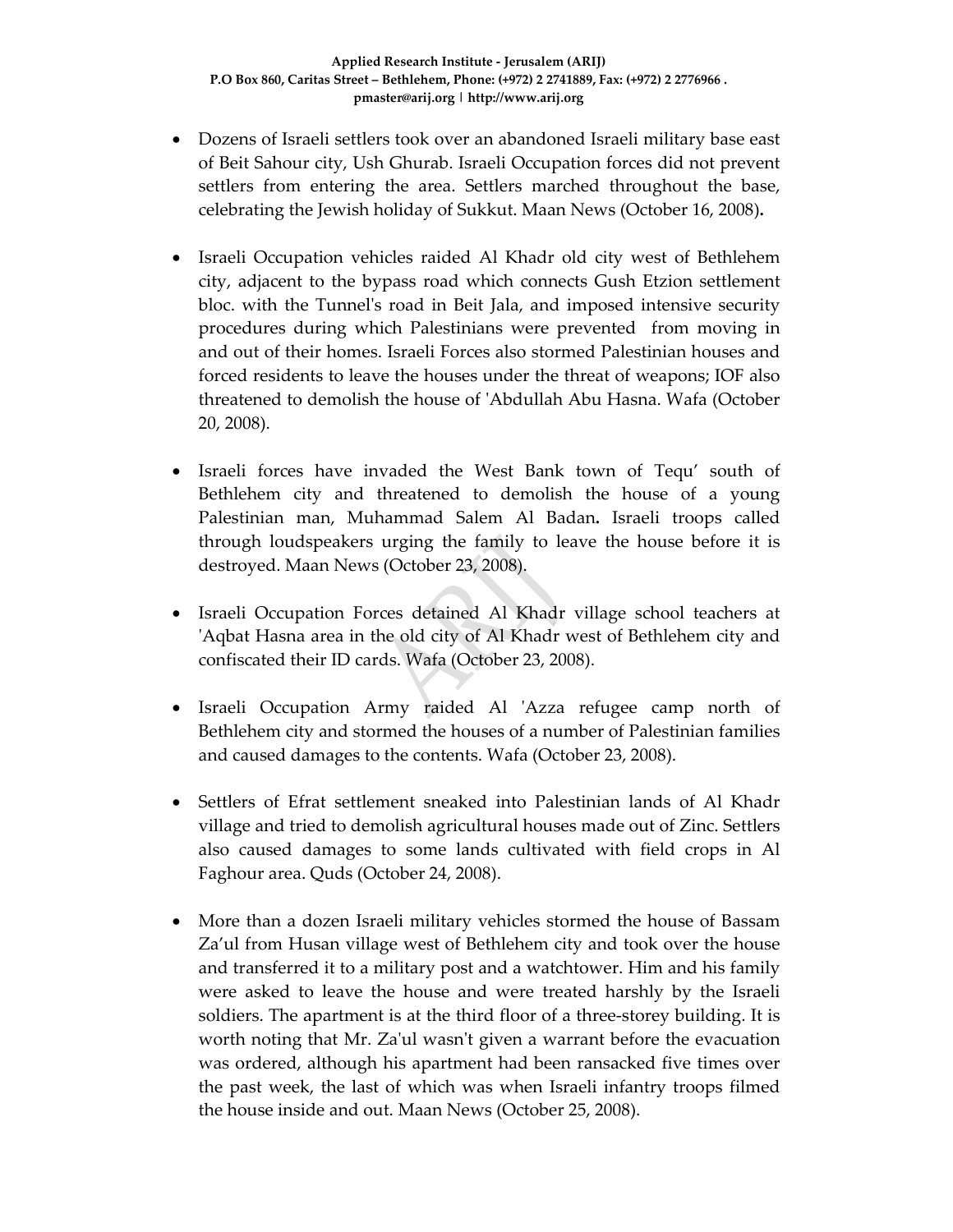- More than 25 Israeli vehicles raided As -Saf Street in Bethlehem city and stormed Ar Radi Building and forced residents to leave the building in the open air under the threat of weapons. Wafa (October 26, 2008).
- Israeli Occupation Army raided Harmala and Abu Njeim villages south of Beit Sahour city and searched a number of Palestinian houses in the aforementioned villages, of which, the following were known: Waleed Al Hreimi, Muhammad Al Hreimi, ʹAli Suleiman and ʹAtiyah Al Hreimi. IO army also raided Al 'Azza refugee camp in Bethlehem city and stormed Abu Tarboush building in the camp. Wafa (October 29, 2008).
- Israeli Occupation Soldiers raided Al Khadr village west of Bethlehem city and detained Al Khadr school girls while they were leaving the school to their homes. Wafa (October 30, 2008).
- The IOF moved into Al-'Ebayat village, east of Bethlehem. They raided and searched a house belonging to the family of Ahmed Jamal 'Ebayat, 19, and arrested him. PCHRGAZA (October 30, 2008).

### **Jenin**

- A large contingent of Israeli soldiers invaded the Martyrs Cemetery in Jenin city and used bulldozers to dig up graves of deceased Palestinians; IOF also desecrated copies of the Quʹran, the Muslim holy book, by tearing it apart and throwing it in the toilet. IMEMC (October 5, 2008).
- The IOF moved into Jenin town and refugee camp. They raided and searched a number of houses and arrested 3 Palestinian civilians: Mohammed Ibrahim Nassar, Allam Ziad Jaradat and Mohammed Ameen Abu Tame'. PCHRGAZA (October 30, 2008).

### **Hebron**

- Israeli settlers attacked peace activists from Rabbis for Human Rights as they stood protecting a group of Palestinians harvesting olives in a nearby field and attempted to drive the farmers off the land. Maan News (October 3, 2008).
- Israeli Occupation Forces confiscated a huge piece of construction equipment from Zidan Issa Shawahi while he was working in the fields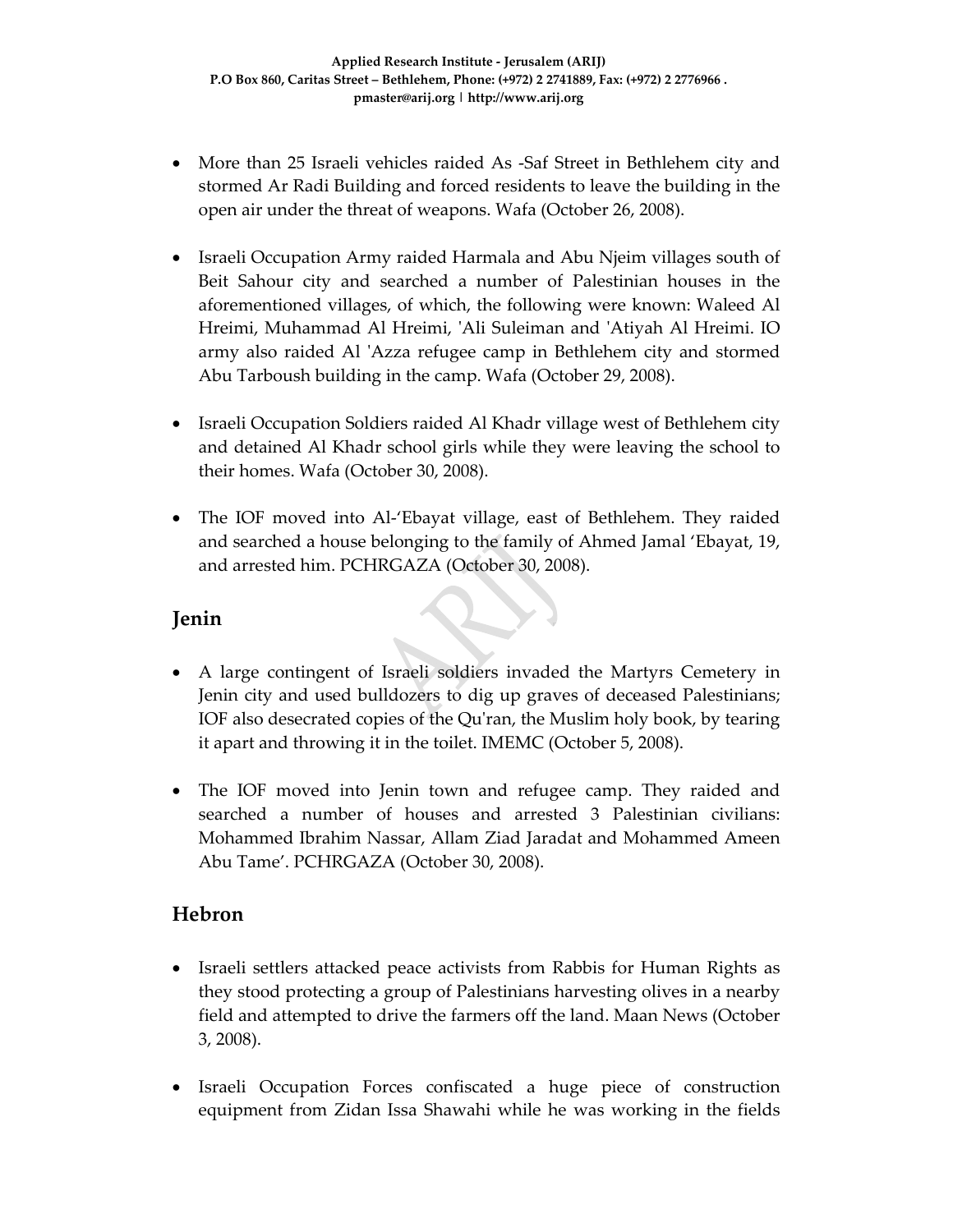near Umm Lasafa a village south of Hebron. As IOF attempted to move the equipment away from the scene, severe damage was done to the electrical wires surrounding the village, causing power outs in most homes and shops. Maan News (October 5, 2008)**.**

- The Israeli Occupation Authorities notified resident Isma'il 'Illain Al Makhamra from Umm Lasafa hamlet south of Hebron city to stop construction at his two houses. Military notifications hold number 141764 and 141765. Wafa (October 5, 2008).
- Israel settlers attacked the land of Muhammad Abu Haykal and stole his Olive product in Tel Al Rumeida in Hebron city. Wafa (October 5, 2008).
- The Israeli Occupation Forces interrupted land reclamation in Umm Lasfa village east of Yatta town south of Hebron city, in Abu Shayan area, and prevented workers form continuing their work in the area for security reasons. The IOF also attacked Zeidan Issa Shawaheen before confiscating his bulldozer and deliberately damaged electricity network in the village which led to electricity cut. Quds (October 6, 2008).
- Israeli Occupation soldiers in Hebron took over the three storey house overlooking the Qiryat Arbaʹ settlement in Hebron. The house, owned by Al‐Hajj Suleiman Ar‐Ragaby, and is located on the Jawhar Mount hill in Hebron. IOF remained there for over a week and prevented the three families living in it from moving about their homes. Not forgetting to mention that IOF routinely seize Al Ragaby house each Saturday, and that it had been going on for quite some time. Maan News (October 8, 2008).
- Israeli Occupation Forces closed Al‐Ibrahimi Mosque in Hebron in the West Bank and barred entry to nationals, to enable settlers to perform religious rites under the pretext of the Jewish feast, 'Yom Kippur'. Wafa (October 9, 2008).
- The Israeli Water company 'Mikorot' closed the water supply from the town of Yatta south of Hebron Governorate through the closure of the main pipeline that supplies the town with water located in Beren area. Wafa (October 9, 2008).
- Israeli Occupation Army occupied two buildings in 'Asida area east of Beit Ummar town north of Hebron city and turned them into military posts. The homes taken over are owned by Mershid Mohammad Mershid (Two storey house) and Waheeb Bader Husein (three storey house). The owners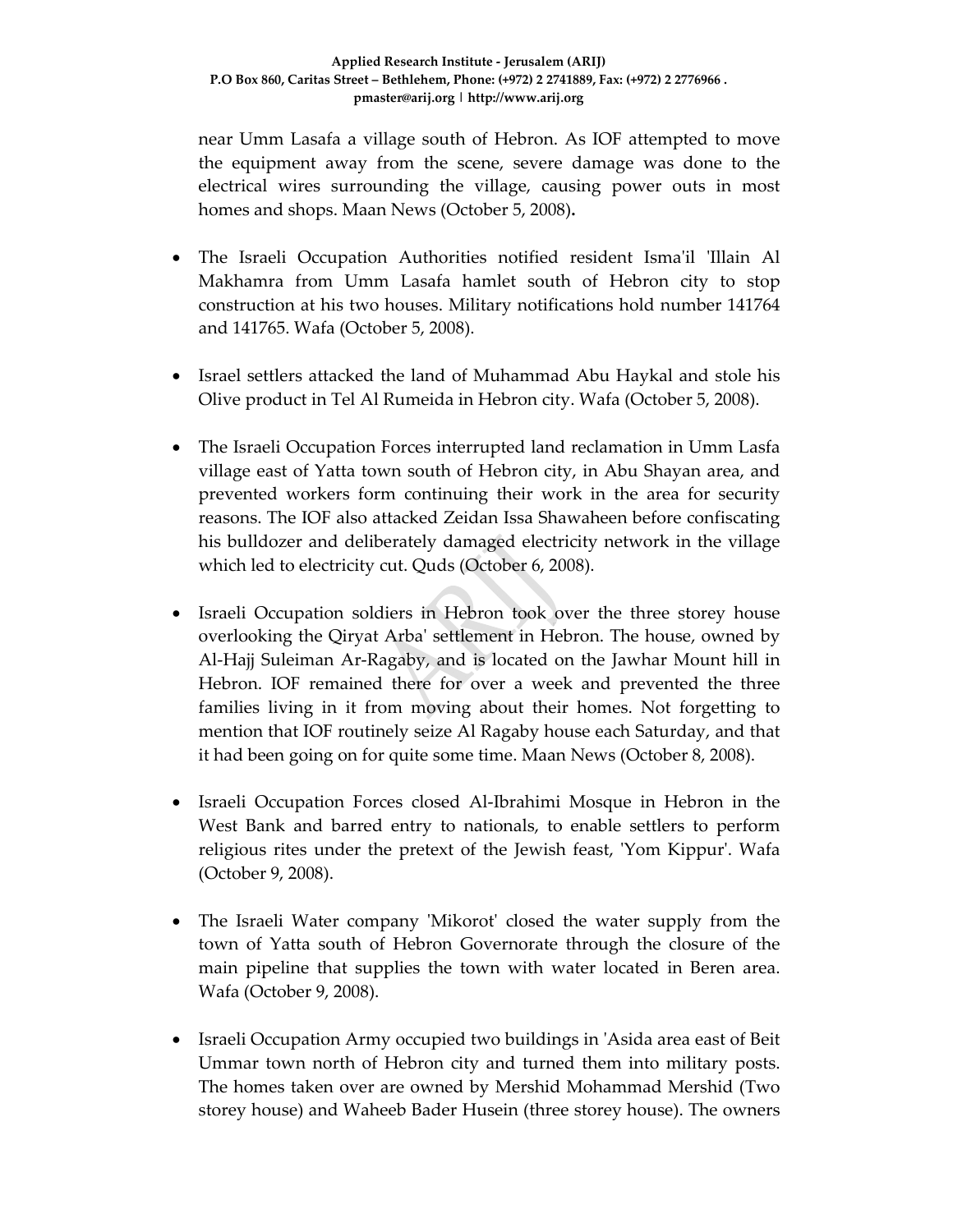were handed over military orders telling them they had to hand over the property. Not forgetting to mention that the two buildings are inhabited by more than 16 persons who were forced to evacuate the buildings under the threat of weapons. Maan News (October 10, 2008).

- The Israeli Occupation Forces raided Hebron city and stormed a number of Palestinian houses and commercial stores. Among owners, the following were known: Wisam Al ʹAjoury, an owner of a cellular shop and Muhammad Ibrahim Ahmaro. Wafa (October 12, 2008).
- Israeli Occupation Authorities embarked on the establishment of a new outpost located about 400 meters to the east of ʹKharsinaʹ settlement to the north east of Hebron city. The occupation forces and in cooperation with Israeli settlers set up nine new caravans on the lands of Jaber family. The IOF continued to work feverishly to provide the 'mobile homes' with infrastructure services, and imposed strict measures in the vicinity of the region, and prevented land owners from reaching the targeted lands. Wafa (October 13, 2008).
- Israeli settlers stoned a group of a dozen Palestinian schoolchildren on their way home from school in the village of At‐Tuwani, next to the settlement Ma'on south of the West Bank city of Hebron. Maan News (October 15, 2008).
- Israeli Occupation Forces raided Wad An Naqa area in Idhna town in Hebron Governorate and searched the house of Abdel Majeed Al Jiawi. IOF also raided Al Hseini area in As Samuʹ village south of Hebron city and searched a commercial store owned by Muhammad Salim ʹAli Al Baddareen. Wafa (October 14, 2008).
- Israeli Occupation Forces closed Al‐Ibrahimi Mosque in Hebron in the West Bank, in the face of Palestinian worshippers to enable settlers to practice their religious rituals on the occasion of the so-called 'Sukkut'. Wafa (October 15, 2008).
- Israeli Occupation Authorities began the construction of three new buildings in the settlement of Kharsina northeast of Hebron city, in conjunction with the beginning of the implementation of the infrastructure in the settlement. Construction works is being done on an area of one thousand square meters. The Israeli occupation authorities established earlier this month a new outpost east of Hebron city, located about 400 meters to the east of 'Kharsina' settlement, and at the expense of large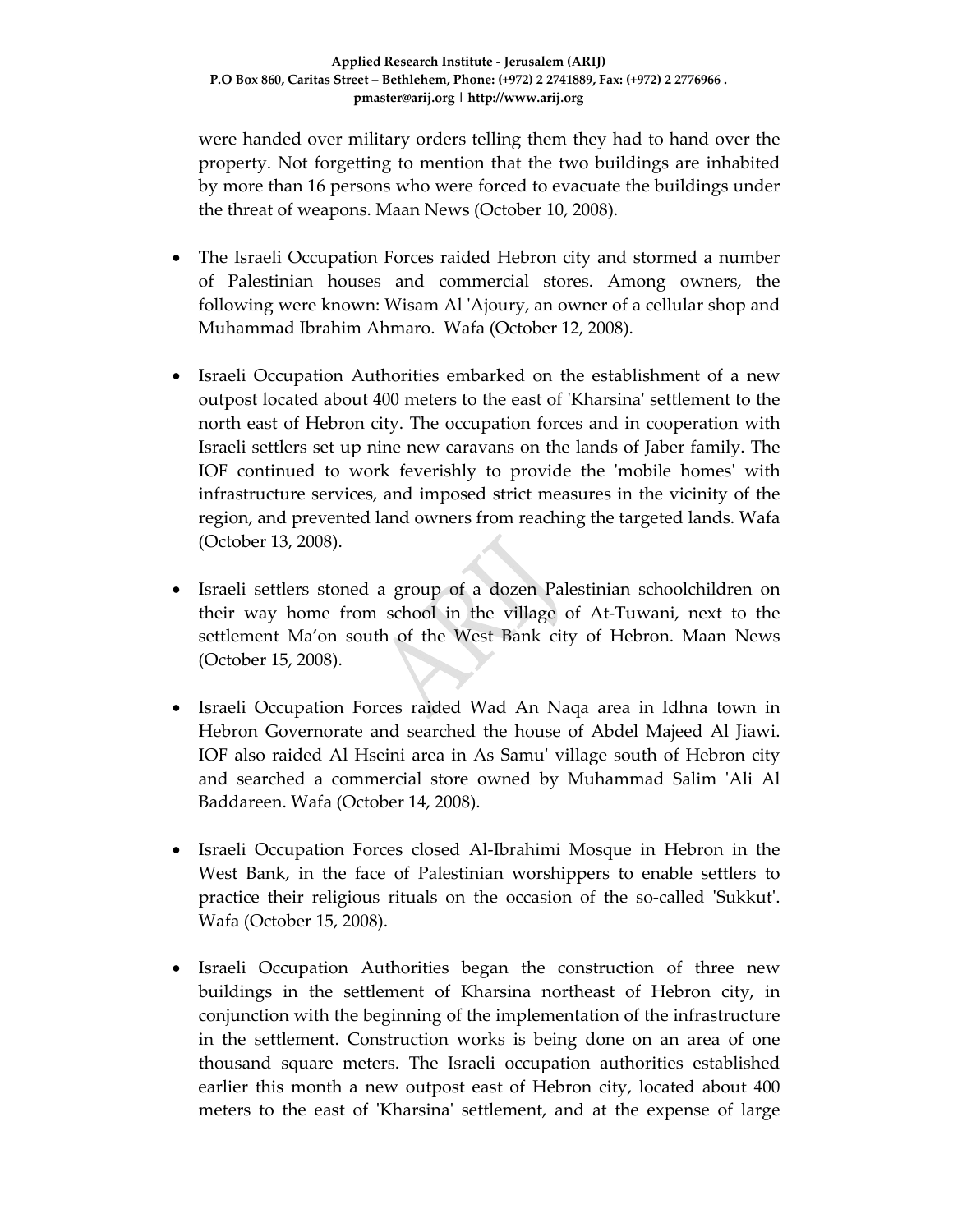areas of lands of Al Muhtaseb family in Al Baqʹa area. Jewish extremist also proclaimed their intention to establish three new illegal settlement outposts in the West Bank, one west of ʹQiryat Arbaʹ settlement, east of Hebron city, and another near the Israeli settlement of 'Migron' in Ramallah and the last will be near the settlement of 'Har Bracha' in Nablus. Wafa (October 19, 2008).

- A group of masked Israeli youth settlers approached from the direction of Otniel settlement established on lands of As Samuʹ and Yatta towns where Al Hroush Palestinian family and other Palestinian families came to harvest olives from a grove near the settlement and began throwing stones at the harvesters to force them out of their lands due to their location to the settlement. Wafa & Haaretz (October 23, 2008).
- Israeli forces detained tens of Palestinian citizens and owners of vehicles in Hariyeh valley south of Hebron city and checked the identity cards and subjected them to provocative inspections. Israeli Occupation troops also intensified their deployment in Al Salam and Sarah streets, and stormed a house belonging to the family of Qawasmi and conducted searches inside it. In addition, IOF raided the homes of Ahmed Abdel Rahman Al Masri, and Ahmed Hassan Al‐Masri in Idhna village west of Hebron city and detained a number of Palestinian farmers as they were harvesting their Olive trees in Beit 'Allam west of the town. In Al Fawwar refugee camp, Israeli Occupation forces also raided the house of Basem Al Hammoz and conducted inspections inside, and set up a barrier at the entrance of the camp and detained a number of citizens and owners of vehicles and checked their ID cards. Wafa (October 23, 2008).
- Israel stopped the construction of an agricultural project funded by the European Union in Al‐Baq'a, a town near Hebron, according to an order issued to the project's director. Soldiers gave Rabee Mustafa Jaber the order to pause construction for 45 days. Soldiers also confiscated equipment from the site. Maan News (October 23, 2008).
- Water flooding from the settlement of Qiryat Arba' into the Palestinian area of "Al Baq'a" (the food basket of vegetables and fruits) in Hebron city has caused severe losses to farmers who depend on agriculture as their livelihood. It is worth mentioning that water is being transferred from Tekoa settlement east of Bethlehem city to Qiryat Arbaʹ settlement situated on Jales Mountain east of Hebron city. The 16 inch diameters water pipes are being open for "water transfer" for long hours and sometimes for a day or two which caused the level of water to rise to 50 cm above land level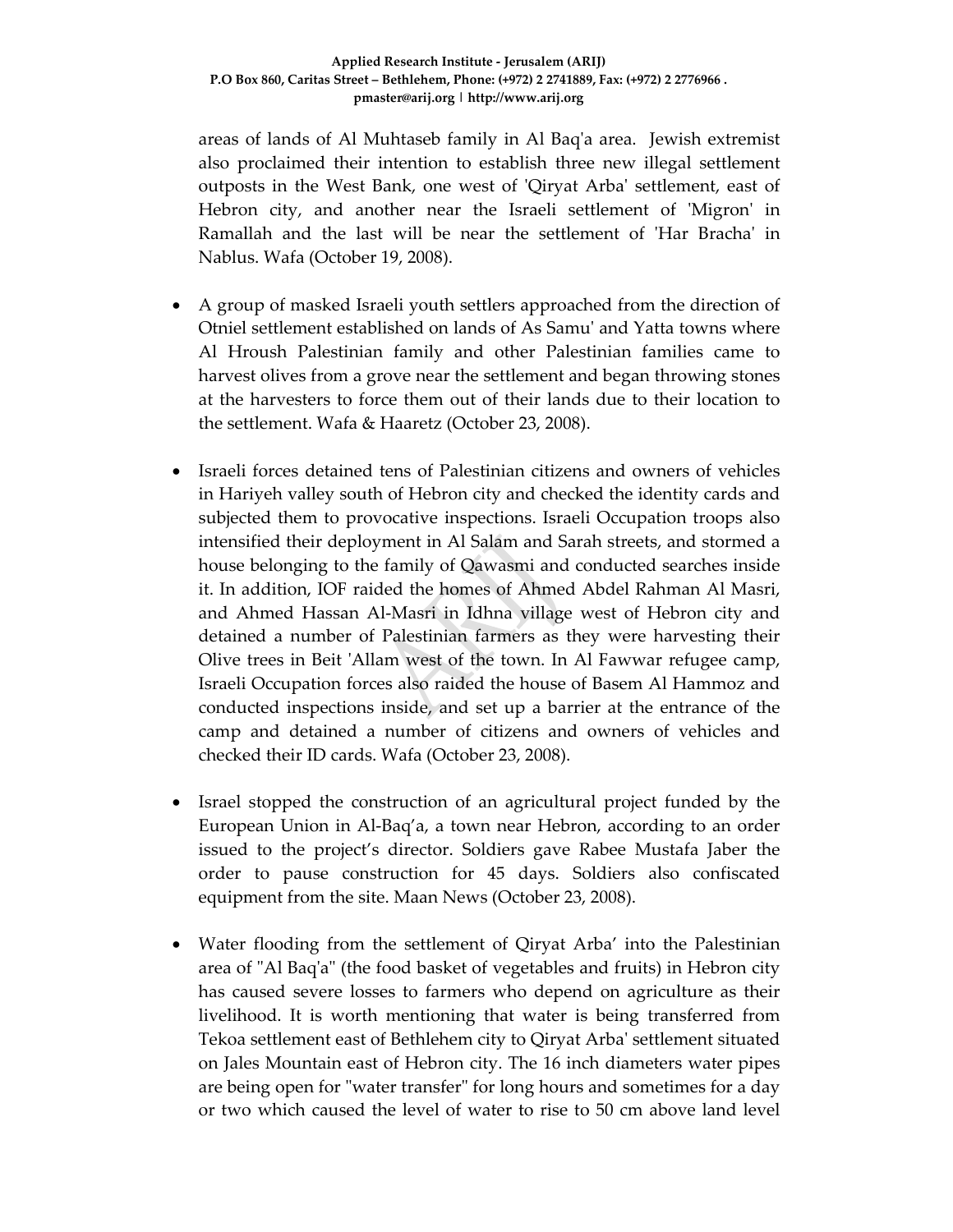and destroyed agricultural products. More than four hundred dunums are threatened of drowning while actually more than 70 dunums of lands sank and Palestinian farmers suffered heavy losses. Quds (October 23, 2008).

- Two areas in the city of Hebron situated next to Qiryat Arbaʹ and Kharsina settlements face chronic water shortage for so long which threatens their existence in the area. Residents are prevented from purchasing water supplies from local companies since delivery is restricted near their homes. Maan News (October 24,2008).
- Israeli Occupation Bulldozers demolished the two homes of Right Wing Activist Noam Federman illegal outpost in Qiryat Arbaʹ settlement east of Hebron city. INN (October 25, 2008).
- Right wing Jewish settlers from Qiryat Arba' settlement smashed several head‐stones and splashed paint over several others in Ar‐Ras Muslim graveyard in the southern West Bank city of Hebron. Settlers also damaged over 80 Palestinian vehicles by smashing windows and puncturing tires. The attacks came as retaliation for the evacuation of a settlement outpost established by Right Wing Activist Noam Federman, close to Qiryat Arba. The settlement, reported to have been a farm of sorts, was evacuated several teams of Israeli forces including military, police and border guards. Maan News (October 26, 2008).
- The Qiryat Arba' municipality made an official decision to rebuild the farm destroyed overnight by security forces. It was decided not to allow the destroyed site to remain desolate of Jews, to rebuild it with city equipment, and to call upon Jews from all over to join the rebuilding efforts. At least 200 people gathered at the site of the Federman Farm and built a white shack and set up a generator as their first step toward replacing the two destroyed homes. Settlers also blocked the dirt road leading to the site with stones and metal debris to prevent IOF from returning to the site for a second evacuation. Jpost & INN (October 26, 2008).
- The Occupation Army prevented Palestinian Farmers and International activist from harvesting Olive trees in Tel Ar Rumeida area near the Old city of Hebron under the pretext that the area is classified as closed military zone and no one is allowed to enter. Quds (October 26, 2008).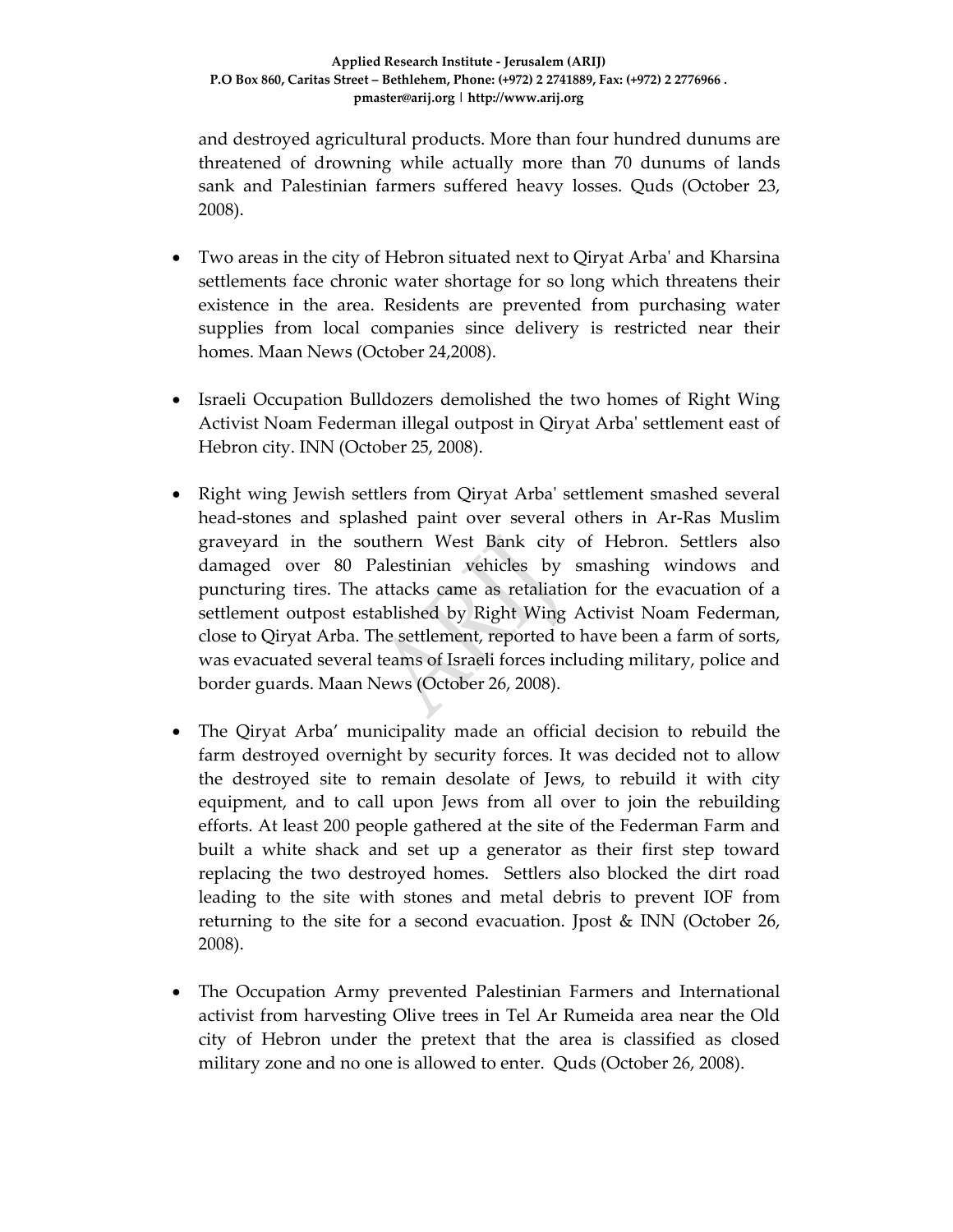- Israeli settlers from the settlement of Otni'el, accompanied by Israeli military forces prevented Palestinian farmers from Karma village whose lands are near the Israeli settlement from harvesting their olives and declared the area as "Restricted Military Zone". The farmers were assaulted along with volunteers who had accompanied them to the fields for the harvest. Several were detained for hours under the pretext that they entered a restricted military zone. The land is estimated at 20 dunums of land and is a property of Abu Shiekha family. Maan News (October 27, 2008).
- Israeli settlers residing in Al Rajabi building near Qiryat Arba' settlement punctured the tires of 22 cars and damaged the external structures of the cars while their were parked at their places in Al Jaʹbari and Wadi Al Hsein neighborhoods in Hebron city. Among owners, the following were known: Rami and Nabeel Ghaleb Al Jaʹbarai, Suleiman, Ribhi and Jamal Abu Sʹeifan, Tareq, Rajeh and Majdi Kayed Al Jaʹbari, Muhammad Salah Al Jaʹbari, 'Aahdi Rabei' Al Jaʹbari, and Bassam Naser Al Jaʹbari. Wafa (October 26, 2008).
- Palestinian families living near the Jewish settlement of Qiryat Arba' east of Hebron city, have been without access to water for several weeks. Settlers of the aforementioned settlement destroyed several weeks ago a key water pipe which provides water to dozens of Palestinian families in the area; In addition, the Israeli occupation authorities prevented municipal staff from rehabilitating the water pipeline, thereby continue depriving hundreds of Palestinians from drinking water. Wafa (October 27,2008).
- The Israeli High Court of Justice made it clear to the 20 settlers' families occupying a disputed building on "Worshipers' Way" in Hebron on March 19, 2007 that they would not be allowed to continue living there, and urged them to withdraw a petition filed on their behalf and leave the building voluntarily. **J**post (October 30,2008).
- Fights between Israeli Occupation soldiers and Israeli settlers took place overnight near the dismantled Federman outpost near Hebron as settlers erected two new houses since the demolition happened on Sunday. Fearing more demolitions, settlers massed on the scene, attempting to set fire to an Israeli military bulldozer. Confrontation continued until dawn when the Israeli troops withdrew. Maan News (October 30,2008)**.**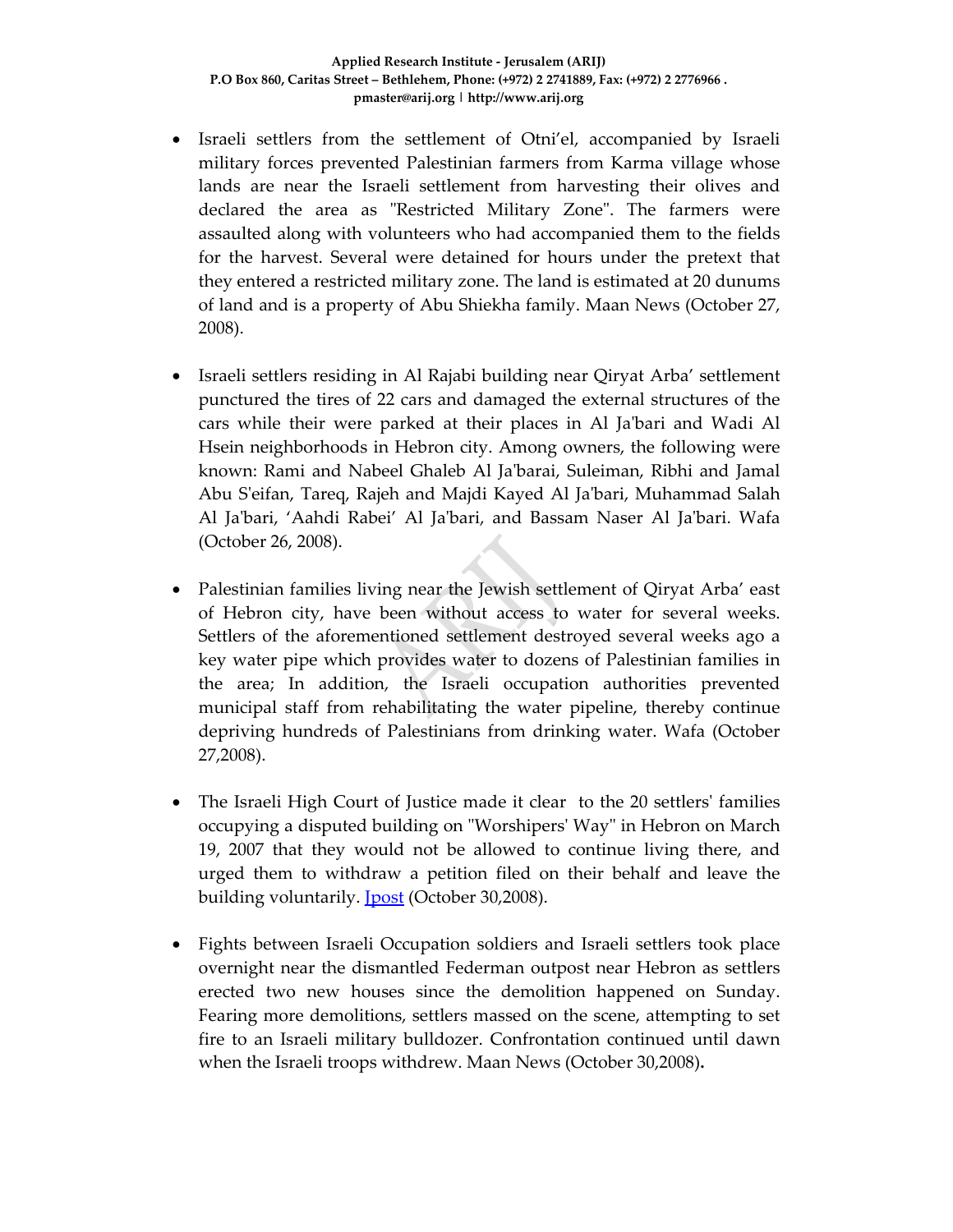- Israeli Occupation Army raided a number of Palestinian houses in Ashoyukh neighborhood in Hebron city. Among owners, the house of Ali Al Qawasmi was known. The IO army also raided Tarqumiya town and stormed a number of houses in the town. Wafa (October 30, 2008).
- Four Israeli military jeeps raided the Palestine Technical College in Al‐ Arrub town and opened fire before detaining a number of students and exploded percussion grenades during the raid. About 20 other students from the agricultural school nearby were also detained. Maan News (October 30, 2008).
- In Umm Al-Kher village, south of the city of Hebron, Israeli bulldozers, accompanied by some 60 soldiers destroyed six Palestinian houses and one animal shelter near Karmiʹel settlement. Workers employed by the Israeli military removed the furniture from the structures before the demolitions. As a result, 95 people were left homeless, including a woman who had recently given birth. Maan News & DWG (October 30, 2008).
- The IOF moved into Tarqoumia village, southwest of Hebron. They raided and searched a number of houses and summoned Shadi Mohammed Ghareeb and Eyad Anwar Al‐Fatafta for interrogation. PCHRGAZA (October 30, 2008).
- More than ten Israeli military jeeps stormed Al-A'rub refugee camp north of Hebron city, broke into a number of homes in the camp and destroyed contents. Among houses, the following were known: Hasan Ash‐Shareef, Husein Ash‐Shareef and Ali Al‐Blati. Maan News (October 31, 2008).
- Israeli Settlers assaulted on 3 Journalists in Hebron city while they were photographing settler's attacks against Daʹna familyʹs house located next to Kharsina settlement northeast of Hebron city. Wafa (October 31, 2008).
- Israeli Occupation Forces evacuated for the second time this week the twoyear‐old family outpost of Noam and Elisheva Federman and destroyed one storeroom near the Qiryat Arbaʹ settlement. INN (October 31, 2008).
- The Israeli Occupation Forces broke into Al‐A'rub collage north of Hebron city aggressed on students and destroyed properties. Quds (October 31, 2008)**.**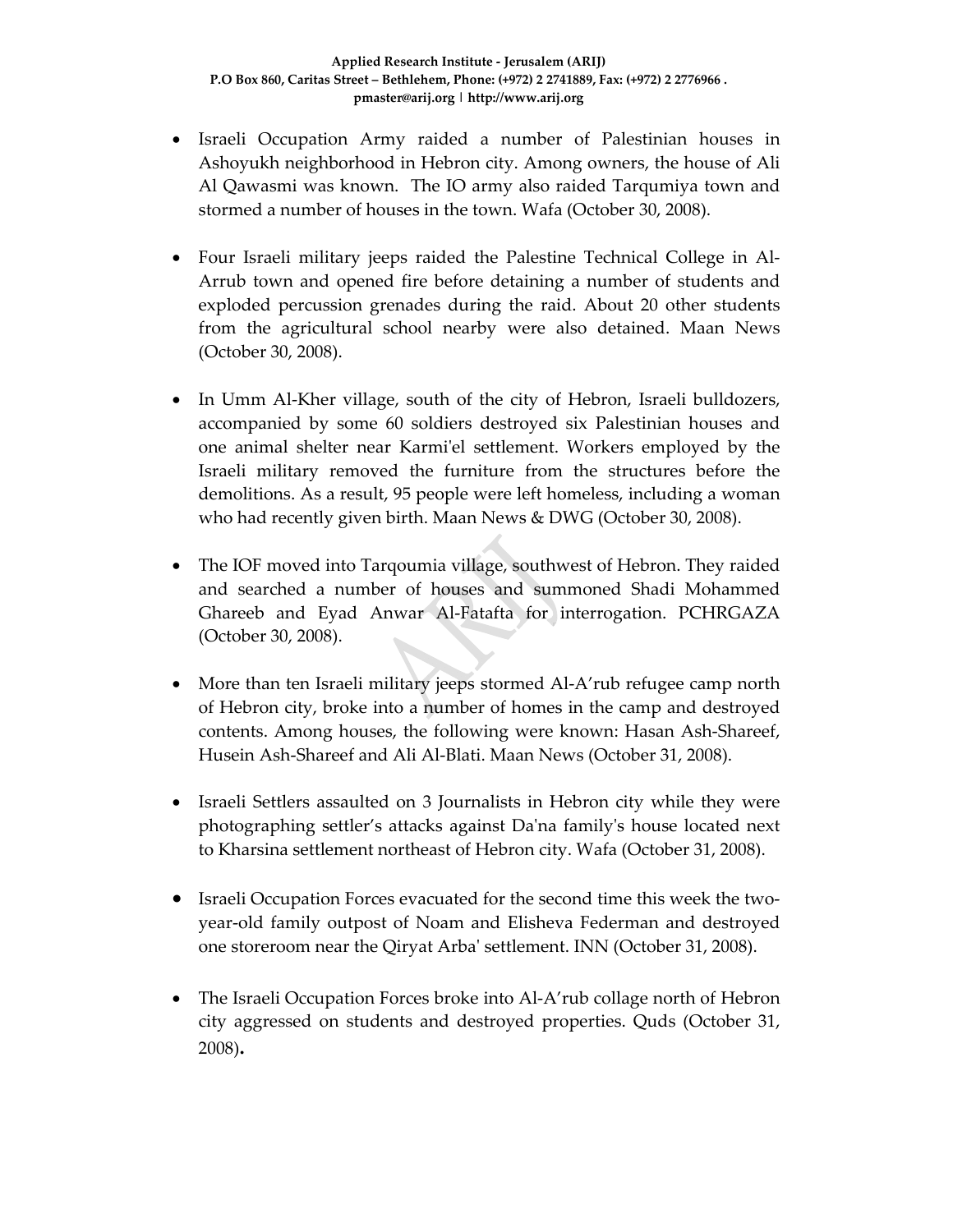- The Israeli Occupation Bulldozers knocked down 25 Beduin shacks and animal pens in the village of Mughayir el Dir, south of Hebron city and left 45 people homeless under the pretext of being built in a closed military zone without permits. About 350 Bedouin live in Mughayir el Dir, a village of scattered tin‐and‐wood shacks on a rocky hillside. In September, the army told eight families living in the lower part of the village to leave their homes; the villagers appealed the orders and a court decision was expected on November 1, but a bulldozer, escorted by two army jeeps, knocked down about three dozen shacks and animal sheds one day before the courtʹs hearing. Jpost (October 31, 2008)**.**
- The IOF moved into Dura village, southwest of Hebron. They patrolled in the streets and opened fire at a number of Palestinian civilians and injured three, including a child. Injured Civilians are: Mohammed Farhan 'Asar, Badawai Ahmed Al‐'Awawda and Fadi Ahmed Al‐Sharha. PCHRGAZA (October 31, 2008)**.**
- The Israeli Occupation Forces moved into Al‐'Arroub refugee camp, north of Hebron, raided and searched a number of houses and arrested Salah 'Ali al‐Titi. PCHRGAZA (October 31, 2008)**.**

### **Ramallah**

- Israeli Settlers clashed with Palestinians and peace activists in Ni'lin village north of Ramallah city as they sought to harvest olives from areas on the far side of the Segregation wall**.** The settlers tried to prevent the activists and the Palestinian family from reaching the trees. Israeli settlers, who claim that the olive grove that was to be harvested does not indeed, belong to the Ni'lin residents. IMEMC & Maan News (October 3, 2008).
- The Israeli Occupation Forces threatened to evacuate 18 Palestinian Bedouin families from Magharet Ad Deir east of Deir Dibwan located close to Maʹale Mikhmas settlement. Residents were given notifications to evacuate their residency within a period of month. Wafa (October 5, 2008).
- Israeli Occupation Forces prevented several Palestinian farmers accompanied by Israeli peace activists from harvesting olives near the village of Ni'lin west of Ramallah. Maan News (October 10, 2008).
- The Israeli Occupation Authorities escalated their military procedures against Palestinian citizens at military checkpoints on roads north of the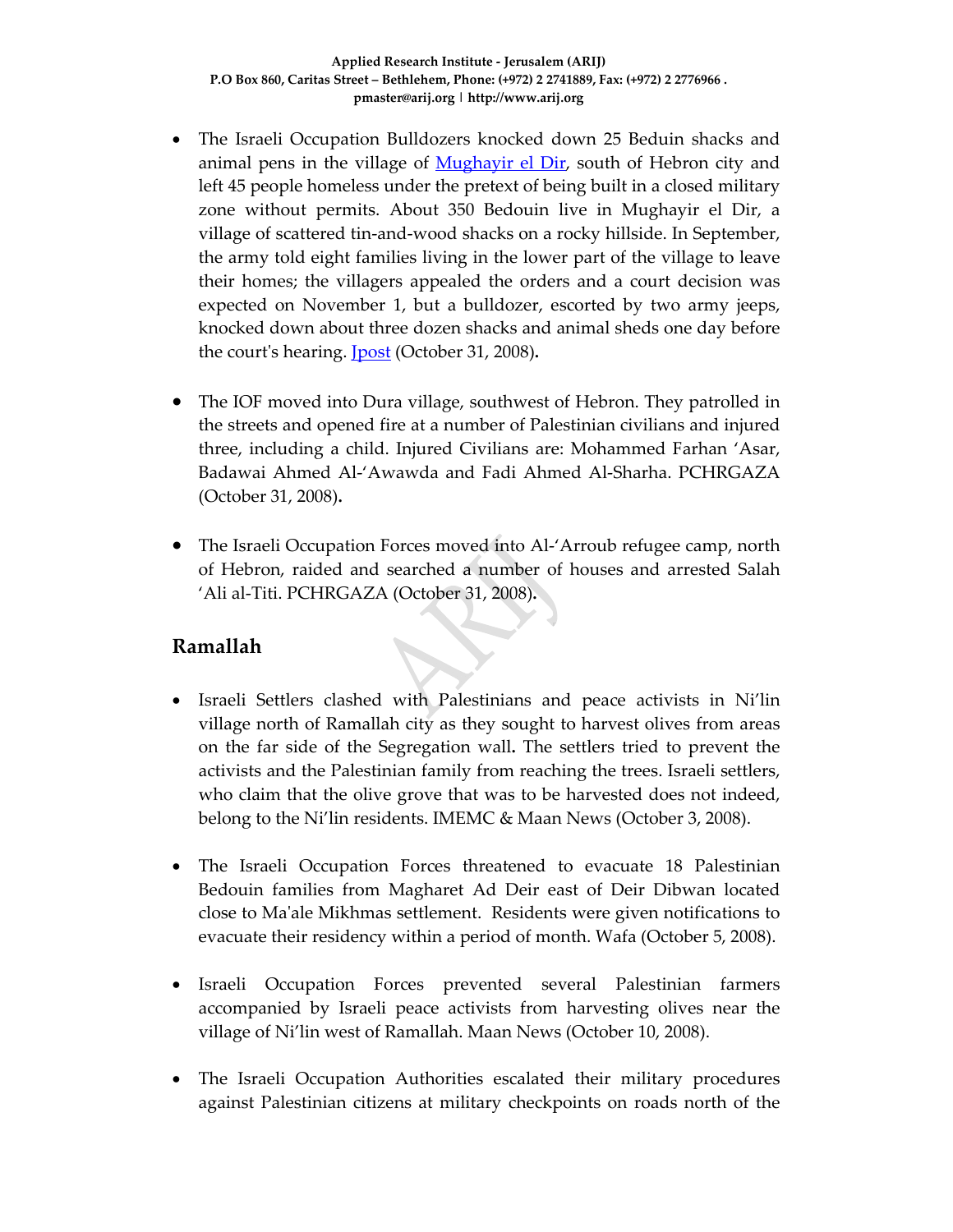#### **Applied Research Institute ‐ Jerusalem (ARIJ) P.O Box 860, Caritas Street – Bethlehem, Phone: (+972) 2 2741889, Fax: (+972) 2 2776966 . pmaster@arij.org | http://www.arij.org**

West Bank. Israeli soldiers manning the checkpoints carried out inspections and checked vehicles and Palestinian citizensʹ cards, and forced some people to get off their cars for inspection purposes, and intentionally delayed the arrival of Palestinian citizens to their work places and homes. Wafa (October 15, 2008).

• Israeli Occupation bulldozers demolished the homes of 95 people in Al Malihat Bedouin Community in Deir Dibwan city east of Ramallah city. The Bedouin community is located in close parameters of Maʹale Mikhmas settlement but has been living in the area for 30 years, long time before the establishment of the settlement on the Palestinian lands. Citizens weren't allowed to salvage any of their properties. Not forgetting to mention that the Israeli Occupation Authorities handed out the community house demolition orders back in middle September 2008 asking them to evacuate the area or they will have to demolish the barracks themselves. Wafa (October 30, 2008).

## **Tulkarem**

- Palestinian farmers were prevented by settlers, at gunpoint, from accessing their ancestral lands located over rocky and often steep terrain near Ar‐Ras village in the southern Tulkarem district in order to harvest their olives. Israeli settlers also tried to steal the olive harvest from Palestinian farmers. A family of olive harvesters was forced off their tractors by Israeli settlers, who were backed by Israeli soldiers, and forced to carry their entire olive harvest by foot across their land, abandoning their tractors. IMEMC & Maan News (October 4, 2008).
- Israeli Occupation Soldiers obstructed the entry of Fire crews who were trying to pass through Qaffinʹs Iron Gates to put off the fire that caused the loss of 150 dunums of land planted with Olive trees. Quds (October 7, 2008).
- Israeli Occupation Forces raided Tulkarem refugee camps in the northern West Bank, ransacking the house of Surouji family, detained its members and were sent outside the home as Israeli soldiers searched the premises, damaging parts of the structure and reportedly stealing a 500 shekel (140 US dollar) cellular telephone. Maan News (October 14, 2008).
- An Israeli bulldozer closed with earth mound and big rocks Kafr Al Labad‐ Shofa agricultural road in Tulkarem Governorate and prevented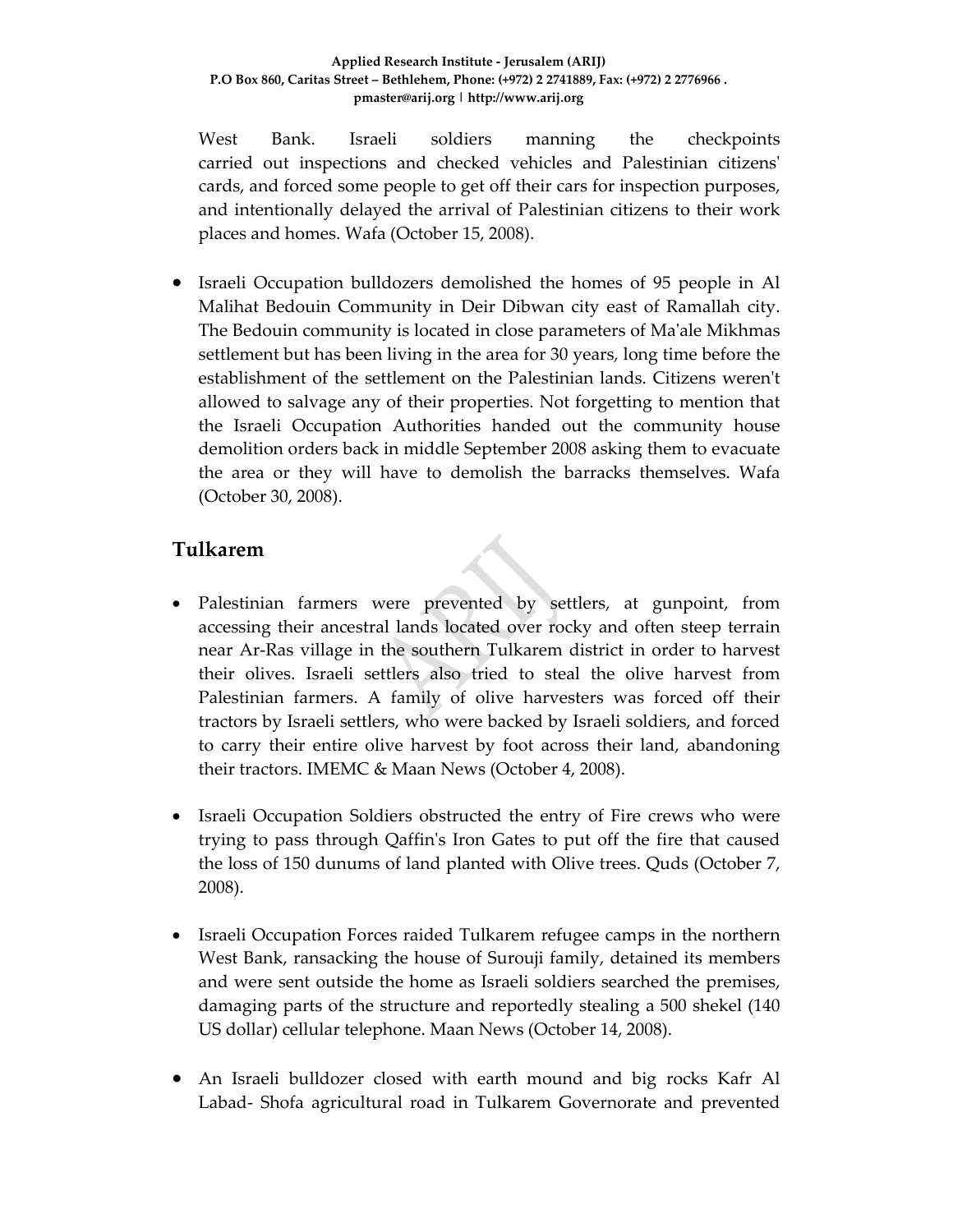Palestinian farmers from using it. This closure will add more hardship on Palestinian farmers as they harvest their olive trees and need to transfer the product from the land to the Olive presser. Wafa (October 16, 2008).

- Israeli Occupation Army raided Balʹaa village, east of Tulkarm and conducted house searches in the house of Imad Wasef Abdel‐Fattah and missed up with its contents after forcing its inhabitants to leave the house. Wafa (October 28, 2008).
- Israeli Occupation Forces raided Nur Ash Shams refugee camp in the east of Tulkarem surrounded the house of Raʹfat Hussein Saʹid and evacuated residents under the threat of weapons. Maan News (October 28, 2008).

# **Qalqilyah**

- Israeli Occupation Forces manning 'Azzun 'Atmeh iron gate located south of Qalqilyah city stepped up their procedures against Palestinian citizens who were accessing the gate. Israeli occupation soldiers hindered hundreds of citizens who are not residents in the village from crossing the gate to visit their relatives. Wafa (October 1, 2008).
- Palestinians preparing lands for the olive harvest were attacked by a group of Israeli settlers and army soldiers just outside the village of Kafr Qaddum northeast of Qalqilyah city. The Palestinians were told that the land was off limits despite being outside the fences surrounding the settlement. Maan News (October 5, 2008).
- Israelis from the West Bank settlement Kedumim set fire into olive trees owned by a Palestinian farmer, Fathi Hamed Amer, in the village of Kafr Qaddum northeast of Qalqilyah city. Maan News (October 16, 2008).
- Palestinian children of the Ar-Ramadeen Bedouin camp, located on the west side of Israel's Segregation wall south of the West Bank city of Qalqilyah, do not have a school to go to. Maan News (October 17, 2008).
- Israeli Settlers aggressed on Palestinian farmers while they were harvesting their Olive trees in Kafr Qaddum village northeast of Qalqilyah city and prevented them from resuming work at their fields. Settlers also destroyed 20 Olive trees in the village belonging to one family in the village and stole the Olive product of other families, broke citizensʹ carsʹ windows and throw stones on them. Wafa (October 20, 2008).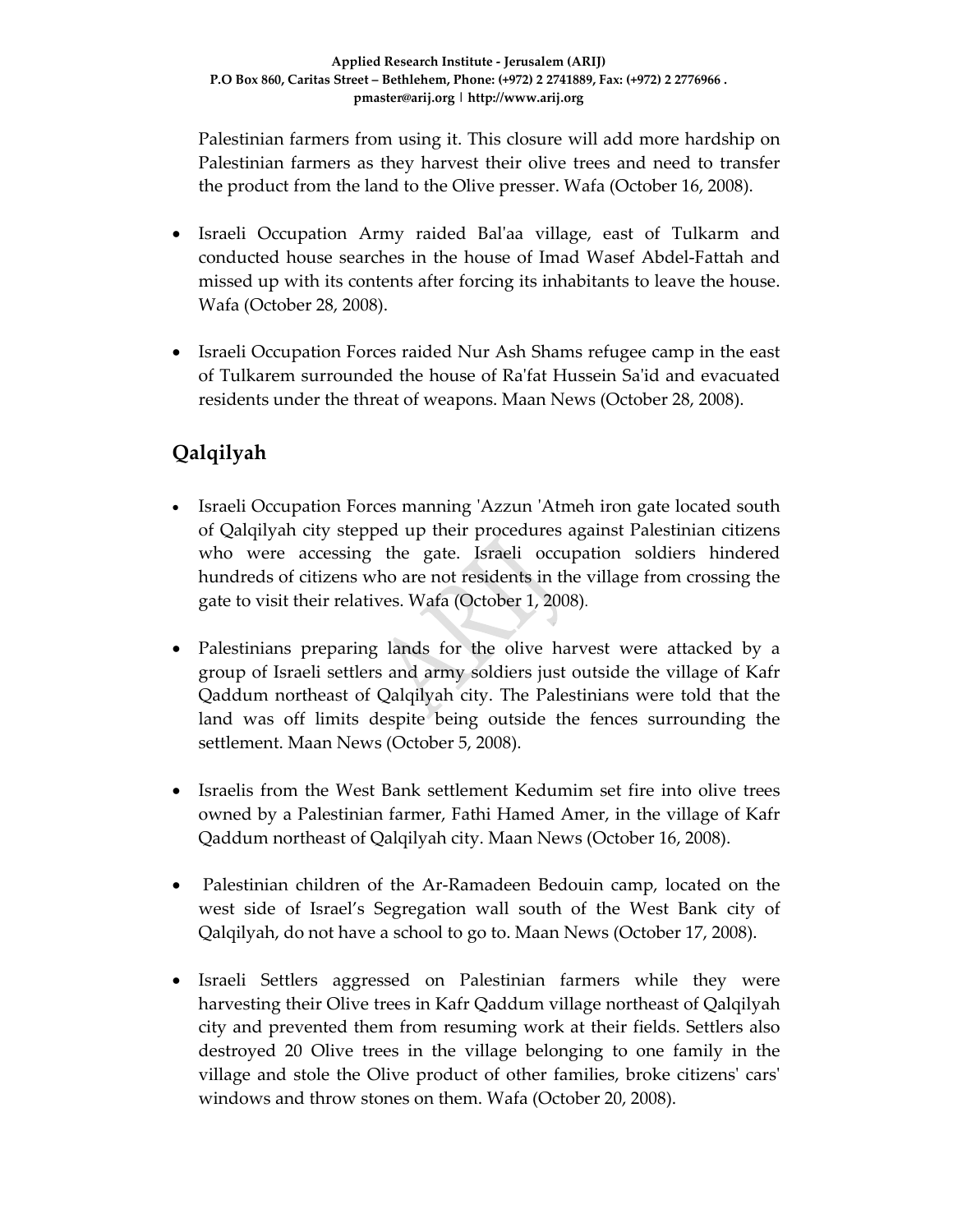- More than one hundred Israeli settlers attacked and beat up Palestinian farmers and foreign volunteers collecting olives at Jabal Odala, an outskirt of the northern West Bank town of Kafr Qaddum north east Qalqilyah. Settlers injured several olive pickers and damaged vehicles in order to prevent the group from collecting the harvest. Maan News (October 20, 2008).
- More than 120 Israeli settlers attacked Palestinian farmers from Kafr Qaddum village northeast of Qalqilyah city and broke the car of ʹImad Amin Jumʹa and hindered the family of Muhammad Nemer from accessing their lands to harvest their Olive trees. Wafa (October 20, 2008).
- Israeli Occupation Forces raided the northern West Bank village of Azzun, east of Qalqilyah city, imposing a curfew and blocked the western entrance to the village, called Al‐Izba. Maan News (October 25,2008)**.**
- Israeli Occupation Forces raided the West Bank town of Habla, near Qalqilia, and detained three Palestinian civilians after storming and searching houses and farm in the eastern area of the town. Maan News (October 29,2008).

### **Nablus**

- The Israeli Police and Civil Administration made their way to Shvut Ami B near Nablus in the northern part of the West Bank after spotting five settlers who were trying to set up a tent there. The settlers were cleared from the area. Two hours later stones were hurled at security forces. Israeli settlers also set fire into a nearby olive grove owned by Palestinians, and the blaze began spreading toward an Israeli military base and a police station in Kedum. Yntenews (October 2, 2008).
- The Israeli Company Baron Industrial Park Company would like to turn the Abu Shusheh quarry just outside Deir Sharaf, near Nablus, into a building‐waste dumping site for both area residents and perhaps Israeli waste shipped over the Green Line as well. The company is a joint endeavor of the Kedumim and Karnei Shomron town councils and the Samaria Regional Council. The project would harm the mountain aquifer runs below the quarry and could be contaminated as well. One third of Israelʹs water comes from the aquifer. Jpost (October 5, 2008).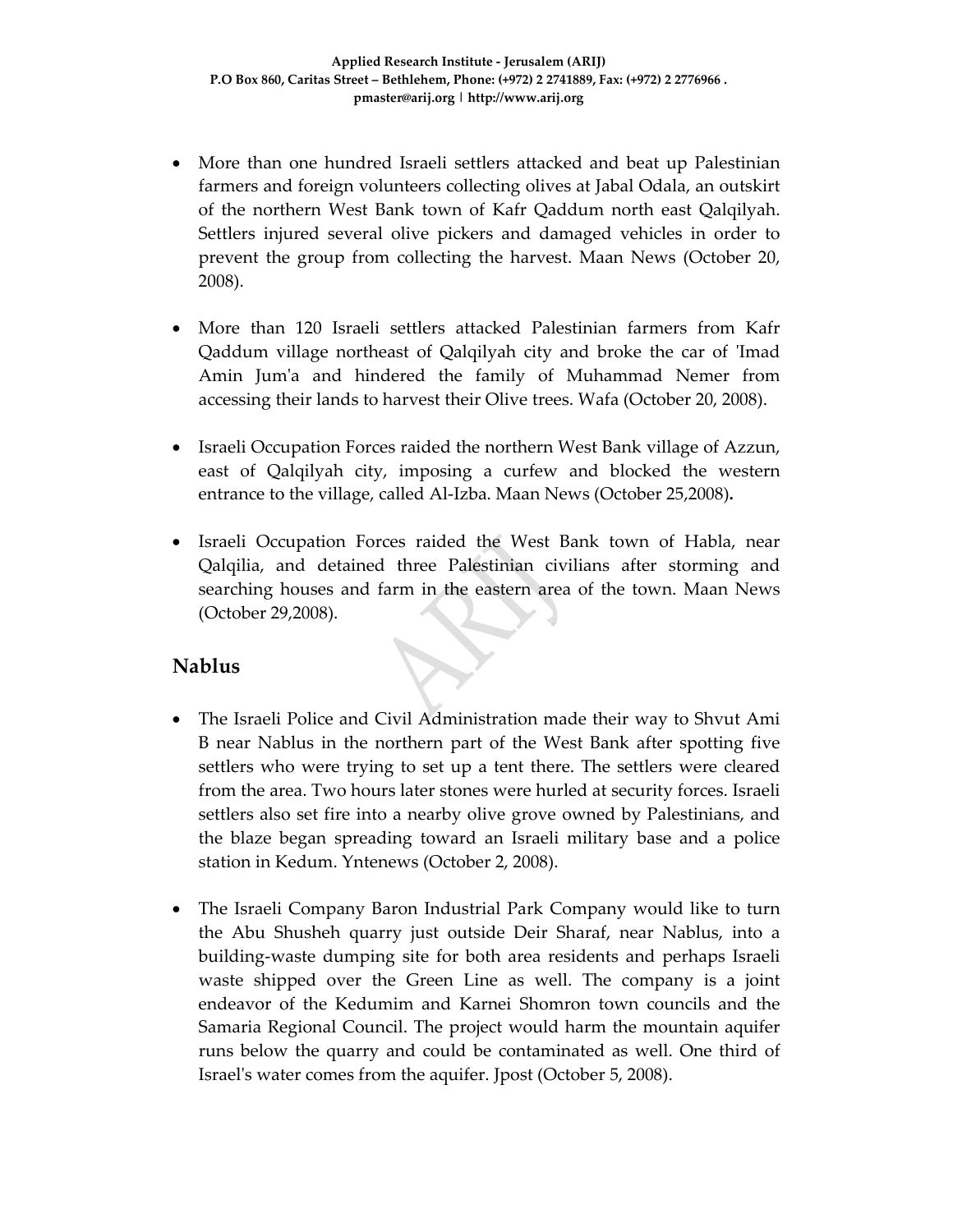- Israeli Occupation Forces closed Huwwara checkpoint on the main road south of Nablus for two hours preventing Palestinians from leaving or entering the major West Bank city. It is worth mentioning that the closure of the checkpoint severs the main link between the northern West Bank and points to the south, including the administrative center in Ramallah, as well as Jerusalem, Bethlehem, and Hebron. Maan News (October 5, 2008).
- Israeli Settlers from the illegal Israeli settlement of Yitzhar in the northern West Bank attacked An‐Najjar family in the area of Abu Hallouf, which is between Burin and Huwwara while collecting olives in Burin village south of Nablus city. A fight broke out when Israeli settlers "chopped down five olive trees". Israeli settlers also cut down 15 other olive trees in other Nablus‐area attacks on farmers. Maan News (October 11, 2008).
- **I**sraeli Settlers of Bracha settlement south of Nablus city aggressed on Mansour Family while harvesting their Olive trees in Kafr Qalil village. Quds (October 11, 2008).
- Israeli Occupation Forces raided the village of Asira Al Shamalia and inspected several Palestinian homes, damaging contents and frightening children in Asira Ash‐Shamalia. Maan News (October 12, 2008)**.**
- Israeli Occupation Forces hunts livestock farmers from the village of 'Aqraba in Nablus Governorate who are grazing their livestock on lands of the village. A military checkpoint located near the settlements Gitit – Ma'ale Ephrayem prevents the movement of livestock farmers from reaching their places and grazing their livestock. Wafa (October 13, 2008).
- A group of Israeli settlers destroyed a Palestinian car owned by Hamadallah Afanah near the illegal Israeli settlement of Alon Morah, east of the West Bank city of Nablus. Israeli settlers destroyed the windows of the car and blow out its tires with knives. Maan News (October 16, 2008)**.**
- Israeli settlers "dumped dozens of sheep" on Palestinian farmland neighboring the illegal settlement of Itamar, where the animals damaged and devoured dozens of olive and fig trees. Maan News (October 16, 2008).
- The Israeli Occupation Authorities continued to hinder Palestinian citizens from Qaryut village south of Nablus city from using the water of the spring that belongs to the village, destroyed it and banned its use. The IO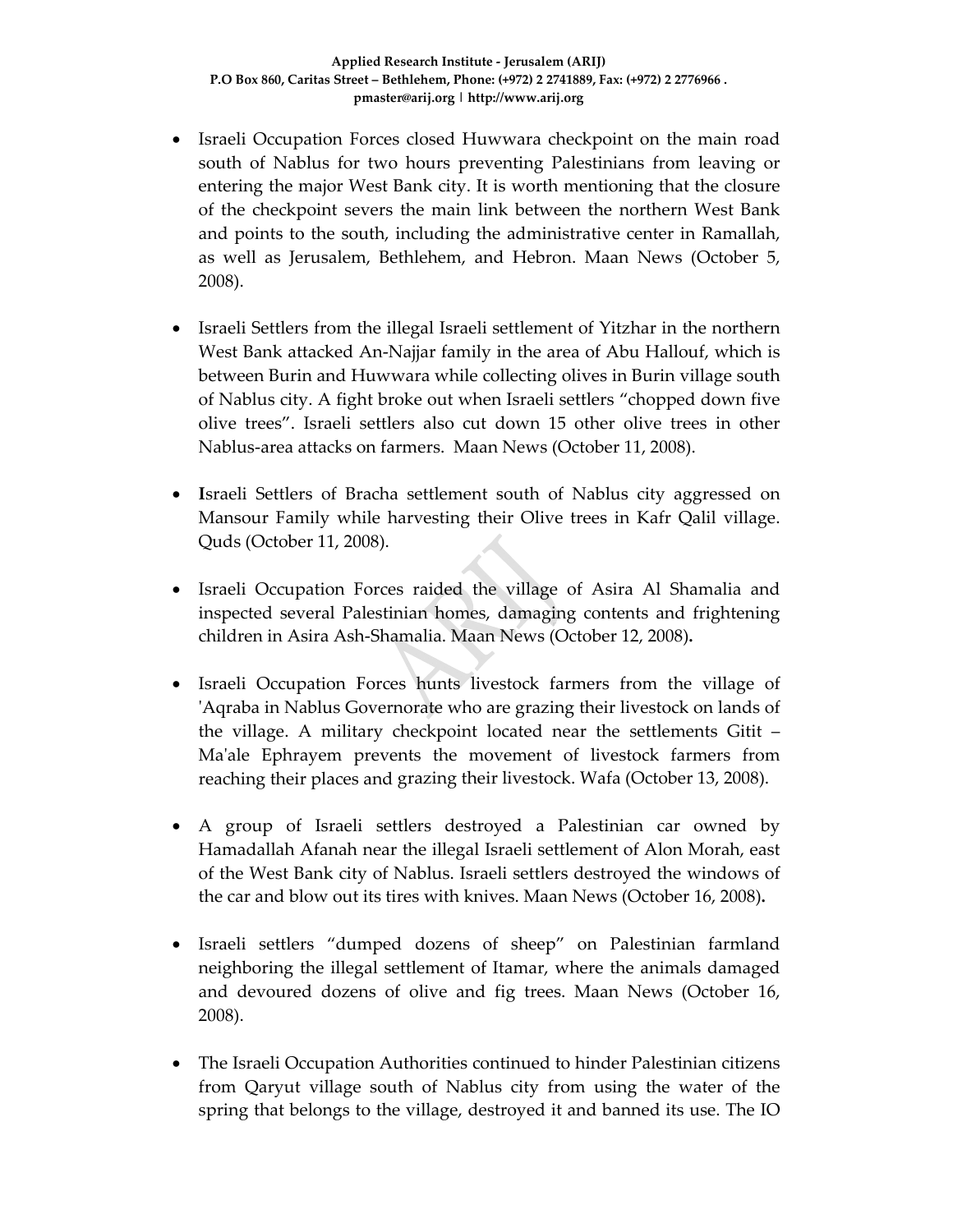Authorities also refused to remove the earth mound it set at the entrance of the village which links the village with the main road. It is worth mentioning that citizens of Qaryut take a route of 22 km instead of 3 km to reach the main road. Wafa (October 15, 2008).

- A group of Israeli settlers from Elon Moreh settlement attacked a Palestinian family in 'Azmout village northeast of Nablus city while they were harvesting their Olive trees. Settlers were reported stealing Olive products from Palestinian families in ʹAzmout village. Wafa (October 18, 2008).
- The Israeli Occupation Bulldozers manning Huwwara checkpoint south of Nablus city obstructed the passage of Palestinian citizens across the checkpoint which led to the block the passage of a huge number of people to their destinations. Soldiers checked identity cards of all citizens before searching their belongings. Wafa (October 19, 2008).
- For the third time on row, Israeli settlers of Alon Moreh attacked Palestinian Farmers of 'Azmout village while they were harvesting their olive trees. Wafa (October 19, 2008).
- Israeli Occupation Forces stormed Al 'Ain refugee camp in Nablus city, and raided several Palestinian houses in the camp. The IOF also stormed the eastern neighborhoods of the city of Nablus and carried out some military activities. Wafa (October 20, 2008).
- Tens of Israeli settlers of Yitzhar settlement set fire into the lands of Burqa village north of Nablus city and throw stones at Palestinian cars driving the road along side the village. Settlers also took over some lands in ʹAsira Al Qiblyia village south of Nablus city and sieged the land with barbed wires. Wafa (October 24, 2008).
- Israeli Occupation Forces stormed the village of Talluza north of the West Bank city of Nablus and arrested resident Mohammad Jihad while harvesting his olive trees in the village. Maan News (October 24,2008).
- Israeli Occupation Army raided Kafr Qalil village south of Nablus city and carried out intense inspection activities and stormed a number of Palestinian houses and commercial stores and agricultural fields in the village located along side the main road. Wafa (October 25, 2008).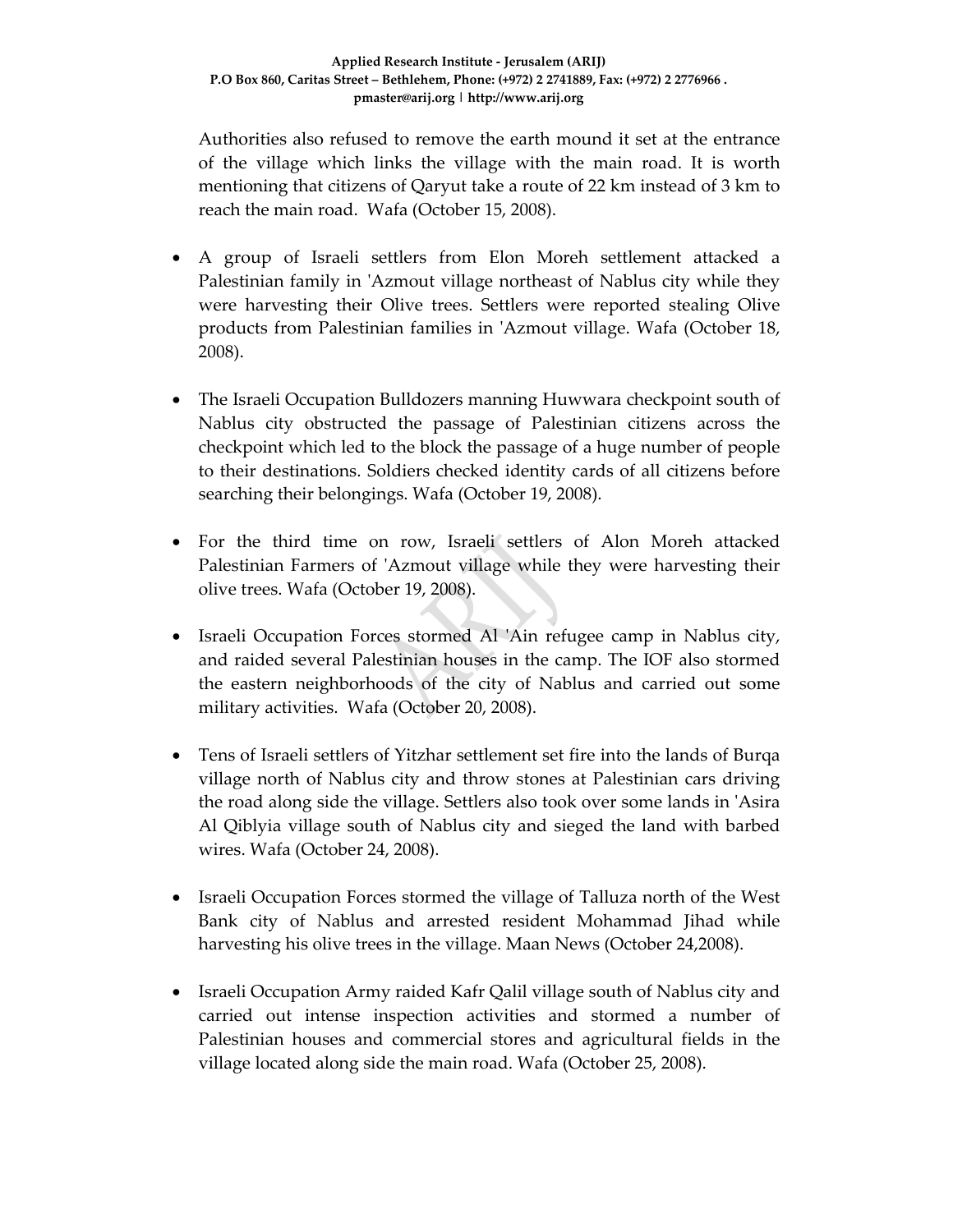- Israeli Occupation Forces closed Huwwara checkpoint south of Nablus city and prevented Palestinian citizens from entering or leaving the city. Wafa (October 25, 2008).
- Israeli Occupation soldiers set up roadblocks near the Al‐Hamra checkpoint, making hundreds of people wait in the heavy rain. Maan News (October 29, 2008).
- The IOF moved into Nablus and the neighboring Balata refugee camp. They raided and searched a number of houses, but no arrests were reported. PCHRGAZA (October 30, 2008).
- Israeli settlers, guarded by Israeli Police, set fire into lands of Burin village south of Nablus city. Wafa (October 31, 2008).
- Recent Expansion activities are taking place at 1.5 dunums of land at Huwwara checkpoint south of Nablus city. The targeted land is located to the west of the checkpoint. Wafa (October 31, 2008).
- The IOF moved into Nablus and the neighboring Balata refugee camp. They raided and searched a number of houses, but no arrests were reported. PCHRGAZA (October 31, 2008).

### **Tubas**

- The Israeli Occupation Authorities obstructed the passage of 45 teachers to ʹEin Al Baida schools as they closed Tayaseer checkpoint. Quds (October 10, 2008).
- Israeli Occupation Forces raided Tammun village in Tubas Governorate and deliberately fired at a number of Electric poles in the village which led to the destruction of the electricity network. Quds (October 12,2008).
- Israeli forces imposed a tight siege on Al Far'aa refugee camp south of Tubas city north of the West Bank. Military vehicles stationed at the entrances of the camp and prevented people from entering or leaving, and closed the roads that link the camp with the neighboring Palestinian communities. Israeli Occupation soldiers also surrounded a number of Palestinian houses and forced inhabitants to leave before they inspected the house contents under the pretext of searching for wanted Palestinian militants. Israeli forces also established a number of flying military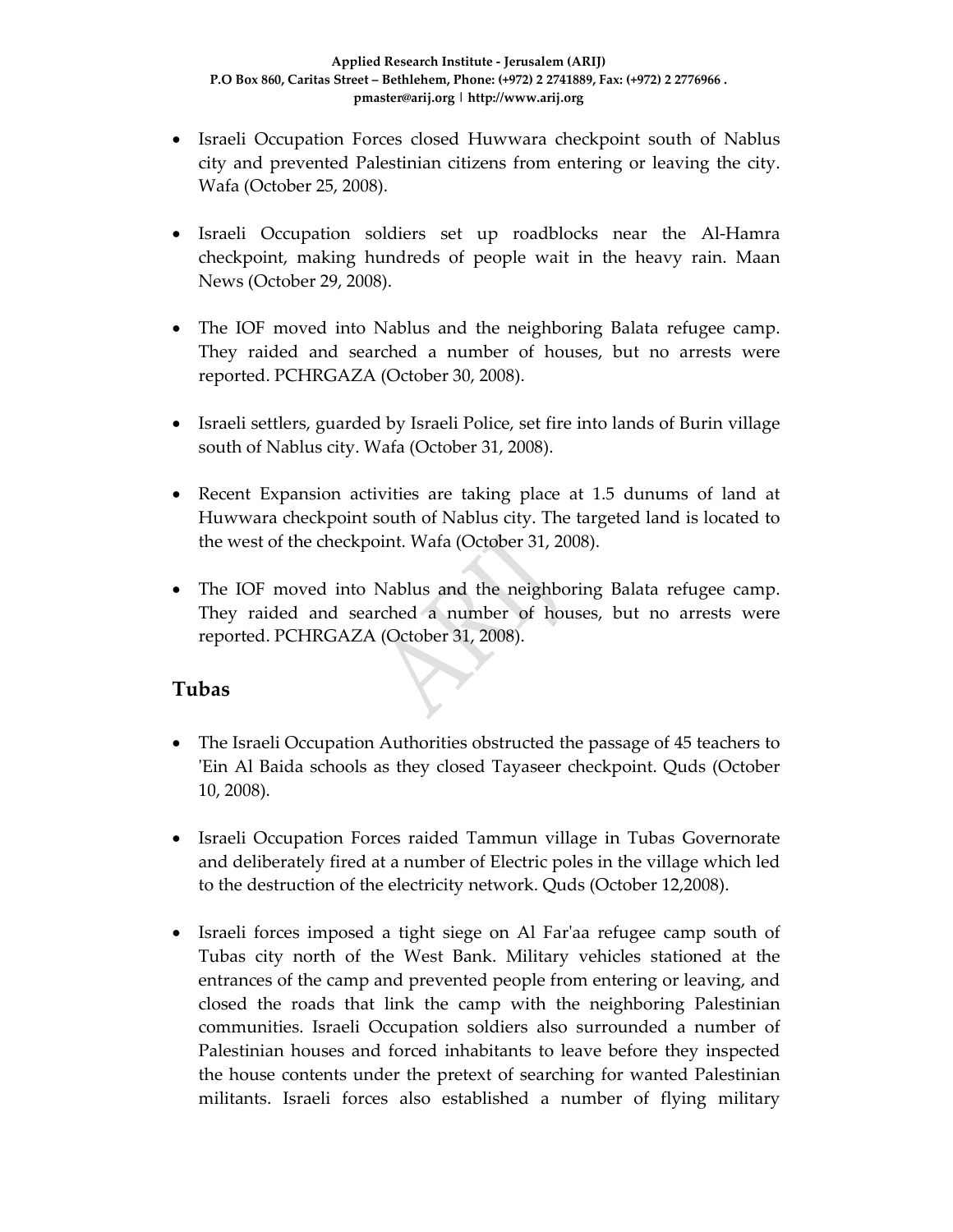checkpoints around the area of Wadi Al Farʹaa, and held a number of Palestinian vehicles on the main road that links Tubas city with Nablus city. Wafa (October 22, 2008).

- Israeli Occupation Forcers again raided Al Farʹa refugee camp south of Tubas city, surrounded it from all directions and stormed Palestinian Houses and commercial stores. Wafa (October 26, 2008).
- Israeli Occupation soldier's raided Al Hammamat area east of Tubas city, searched a number of Palestinian houses, and messed up with the contents. Citizens were forced to leave their houses under the threat of weapons. Wafa (October 29, 2008)**.**

# **Salfit**

- Israeli settlers of Ariel settlement freed wild pigs at the Palestinian family Hamdallah Hmeidi from Iskaka village located to the east of the settlement. Quds (October 21, 2008).
- Israeli Occupation Army handed out residents of Bruqin village west of Salfit city 5 house demolition orders. IO army also began inspection at a number of commercial shops in the village and damaged their contents and destroyed the gate of Abdullah Abu Ayyash commercial store. Wafa (October 30, 2008).

# **Jericho**

- Israeli Occupation Soldiers raided Jericho's Vegetables market and confiscated agricultural pesticides for commercial and agricultural use. The IOF also stormed the store of Rida An Nahhas and confiscated bottles of "Sofia" substance, used to treat Fungi. Quds (October 9, 2008).
- Israeli Occupation soldiers had closed Jericho's multiple military checkpoints installed at the entrances of the city, obstructing Palestinians movement in the Jordan Valley. Maan News (October 11, 2008).

## **Jenin**

• The Israeli Occupation Authorities revoked 15 permits that were issued to Palestinian farmers in At Taybeh village in Jenin Governorate to access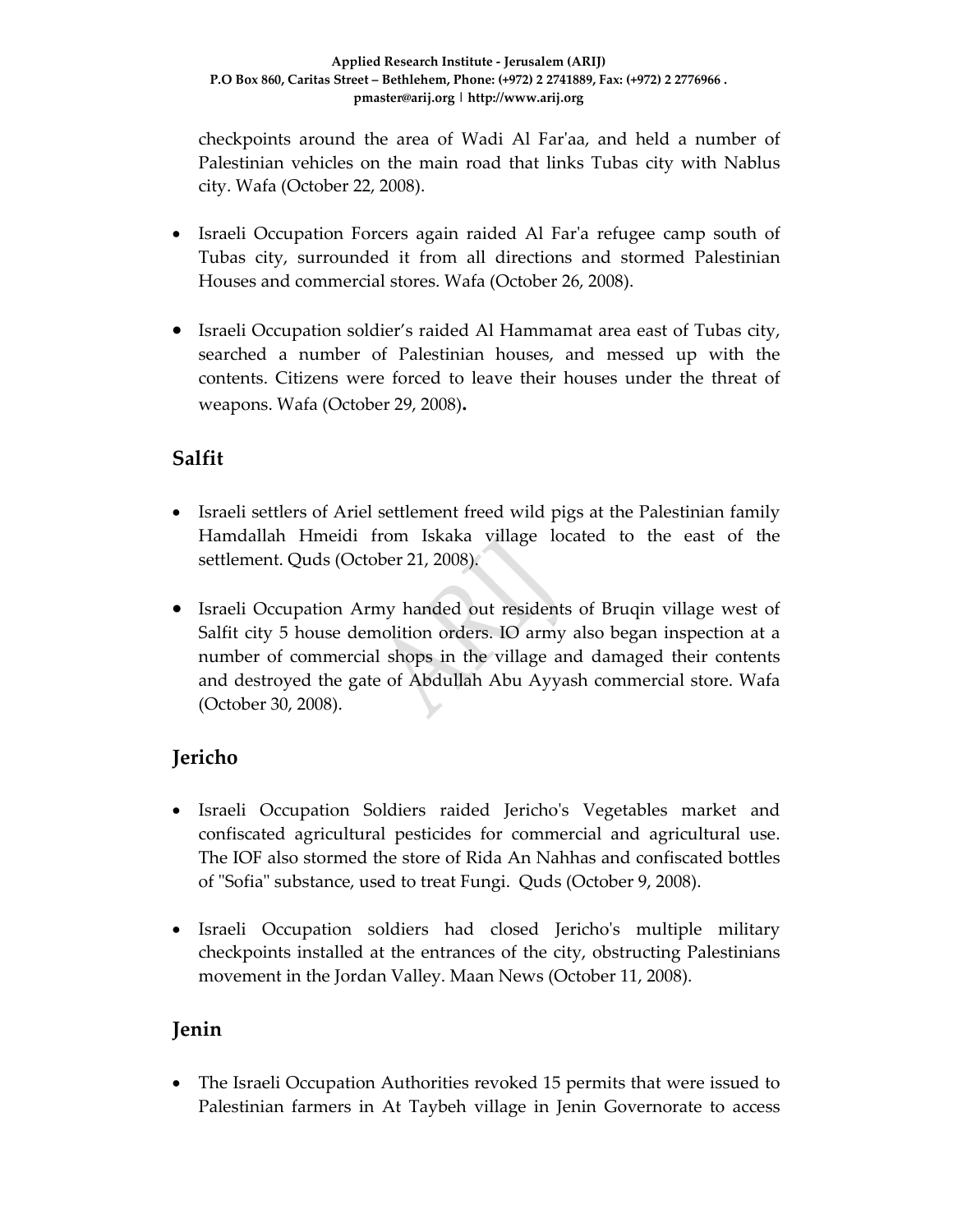their lands segregated behind the wall path. Upon this, farmers were prevented from accessing their lands located behind the Wall to reap their olives. Wafa (October 9, 2008).

- Israeli Occupation soldiers manning At Taybeh gate number 154 prevented Palestinian farmers in the villages of Rummana, At Taybeh, Jenin, and Silat Al Harthiyeh in Jenin Governorate from reaching their lands located behind the Segregation wall to reap their olives. Not forgetting to mention that about 250 dunums of lands are planted with Olive trees and are segregated behind the wall path from these villages. Wafa (October 9, 2008).
- Israeli Occupation Forces prevented Palestinian farmers in the village of Faqqu'a east of Jenin city from accessing their lands segregated behind the Segregation Wall to pick olives as they were denied permits to access the Iron Gate, the lone entrance to the segregated lands. Among the families, Abu Salameh and Othman were known. Wafa (October 15, 2008).
- Israeli Occupation Soldiers hindered 13 Palestinian families from Rummana village west of Jenin city from accessing their lands segregation behind the wall path to harvest their Olive trees. Families were denied permits from the Israeli Civil Administration to cross the Iron Gate which is the only entrance to the lands. Wafa (October 17, 2008).
- Israeli settlers of Mevo Dotan settlement attacked a Palestinian farmer (Naji Lutfi Zuhail) from ʹArraba village while heading to his Olive groove to harvest his Olive product. The settlers drove Zuhairʹs family out of the land and prevented them from continuing their harvest work in the land. Wafa (October 19, 2008).
- Israeli Occupation Army raided the house of Muhammad Mahmoud Taleb in Jenin Refugee camp and forced its residents to leave the house under the threat of weapons. Wafa (October 20, 2008)**.**
- Israeli Occupation Forces set up two flying checkpoints south of Jenin city; the first at Jabaʹ village and the second at Silat Ad Dahr village. Israeli soldiers manning the checkpoints stopped residents for hours and checked their ID cards. Wafa (October 22, 2008).
- Israeli Occupation Bulldozers started razing the lands of Al 'Omrah Nature Reserve alongside the 1949 Green Line, west of Ya'bad village to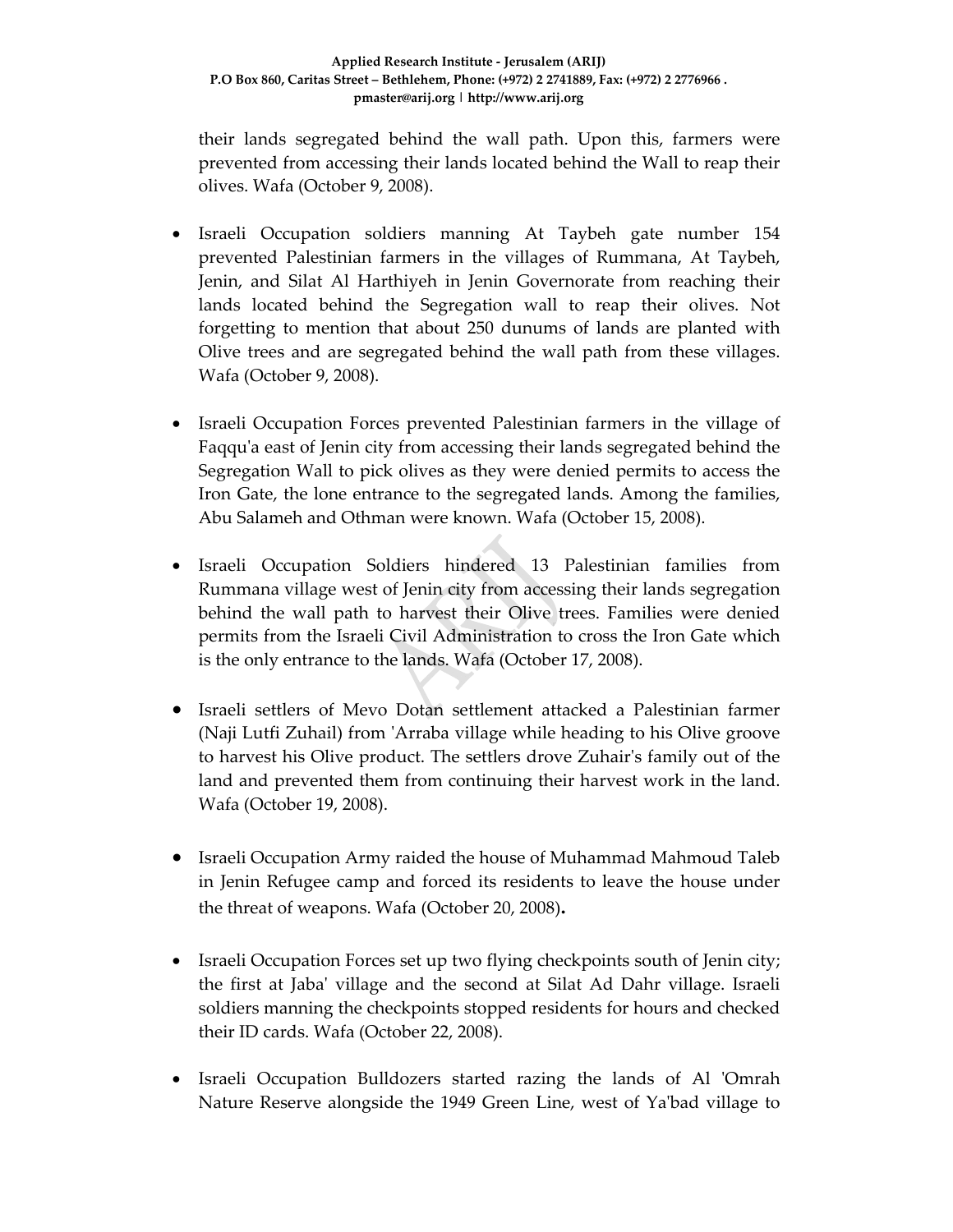construct the Segregation Wall in the Area. The Reserve is inhabited by five Palestinian families (Sabri Muhammad Kabha and his brothers) of 27 people. Officers at the Israeli Civil Administration informed residents of the Israeli Occupation Armyʹs intention to construct an iron gate upon wall completion to control the entry and exit of the inhabitants, and that the gate will close at four pm every day. It is worth mentioning that Landowners have documents of land ownership which proves their ownership of the land. Wafa (October 23, 2008).

- Israeli Occupation Army continued for the second day on row razing the lands of Umm Ar Rihan and Tura Ash Sharqiyeh villages west of Jenin city which are segregated behind the Israeli Segregation Wall path. The 45 dunums of lands are cultivated with Fruitful Olive trees and is owned by Muhammad Khader Kabha. Wafa (October 24, 2008).
- A group of Israeli settlers set up caravans and tents on lands of the evacuated Homesh settlement located between Burqa and Silat Ad Dahr villages south of Jenin city. Settlers closed Silat Ad Dahr's main road as they entered the site. Quds (October 24, 2008).
- Israeli Occupation Forces continue to hinder Palestinian Farmers from Tura Ash Sharqiye, Umm Dar, Nazlet Zeid and Umm Ar Riham from accessing their lands segregated behind the Israeli wall path to harvest their Olive products. Israel forbids the access of more than 100 Palestinian farmers although they applied for permits at the Israeli Civil administration in Jenin Governorate. Wafa (October 25, 2008).
- A group of Israeli settlers (from Homesh First Movement) set up a number of tents on the evacuated site of Homesh settlement in an attempt to reoccupy it. Settlers, under the protection of Israeli Police, also attacked Silat Ad Dahr village near the settlement and insulted Palestinians there. Wafa (October 26, 2008).
- Israeli Occupation Forces set up a flying checkpoint at Muthallath Al Shuhada village intersection south of Jenin city and began searching dozens of vehicles, detained and integrated hundreds of residents, especially university students. The soldiers forced all vehicles to return to where they came from particularly those heading to the city and prevented them from entering. Wafa (October 27, 2008).
- Israeli Occupation Soldiers manning the military gate established on the lands of 'Anin village prevented hundreds of Palestinian farmers from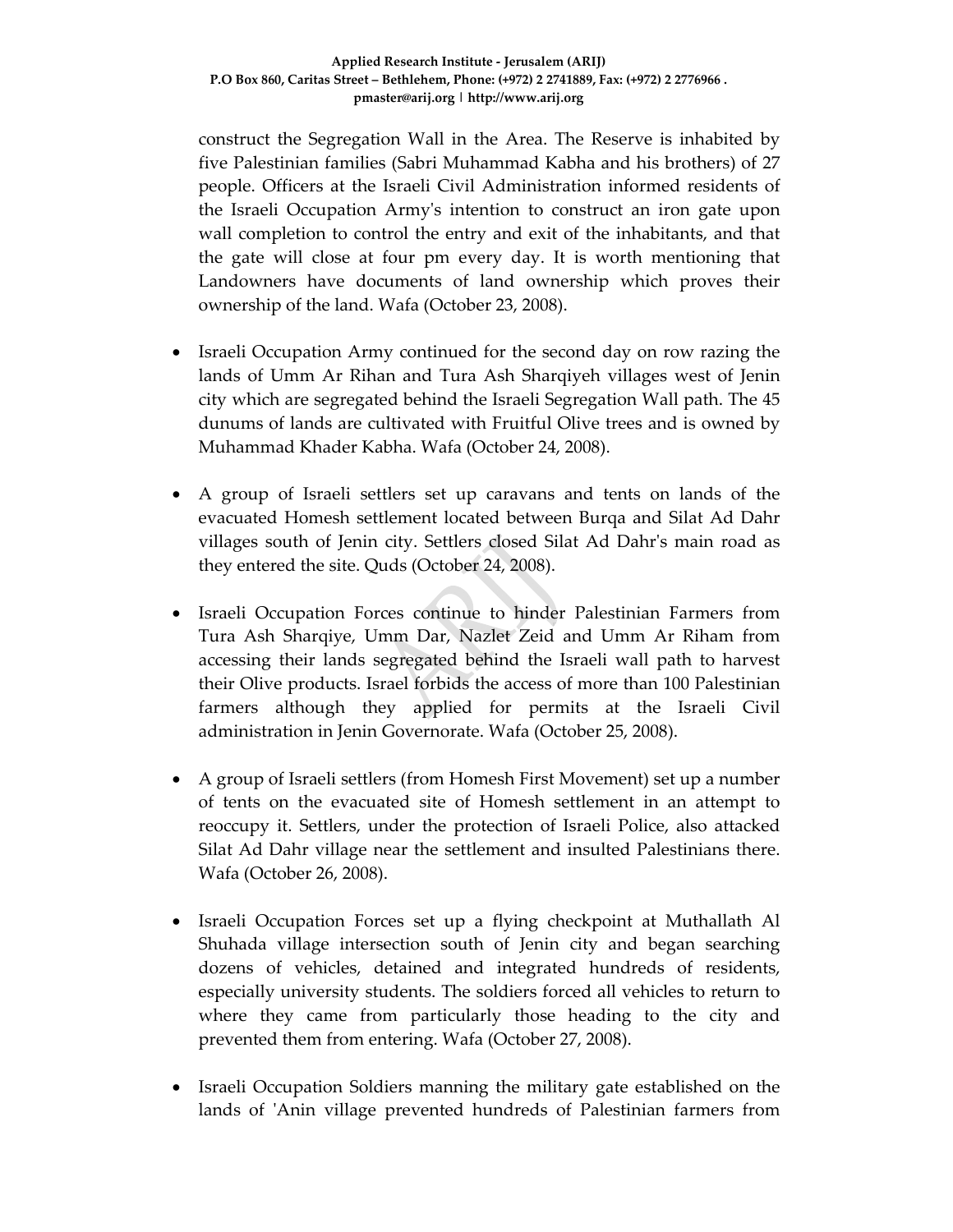harvesting their olive groves segregated behind the Israeli wall path. This in turn has caused them heavy losses and deprived them of oil and olives products. Israeli occupation authorities are still preventing more than 300 farmers in the village from accessing their lands for security reasons and are not granting them permits. Wafa (October 28, 2008).

- Israeli Occupation Forces raided the five storey building of Nayef Jaradat in Marah Saʹd in Jenin city using police dogs and forced inhabitants to evacuate the building. The IOF carried out an intensive search campaign to the building and caused damages to the properties. Wafa (October 30, 2008).
- Israeli Occupation Bulldozers raided Qabatyia town south of Jenin city and demolished part of a wall in Kameel neighborhood in the town. Wafa (October 30, 2008).

#### **Gaza**

- Israel is further limited shipments of fuel to the Gaza Strip this week, causing a severe shortage of cooking gas. After months of limits placed on transfers of vital fuels, Israeli authorities ordered the Nahal Oz terminal, the main crossing point for liquid fuels, to virtually shut down for the Jewish holiday Sukkut. The Gaza Strip needs about 15 containers or about 350 tons of gas every day to fulfill basic demand where as only six containers were allowed through Nahal Oz before the terminal was closed again. Maan News (October 16, 2008)**.**
- Israeli naval forces fired on Palestinian fishing boats on the shore and off the coast of Al‐Mina, in Rafah, at the southern Gaza Strip**.** Maan News (October 20, 2008).

#### **Others**

• In A report published by the Israeli Environmental Protection Ministry, the Israeli Civil Administration and the Israeli Nature and Parks Service (NPS), asserted that 58 million cubic meters of untreated waste are flowing into Palestinian streams where the main cause of the contaminated water is that raw wastewater flows from Hebron, Ramallah, Nablus, Jenin and other villages, without proper treatment. The report blames Israeli settlers for pumping contaminated water into the sewers, not Palestinians. 70% of the Jewish communities east of the Green Line are connected to treatment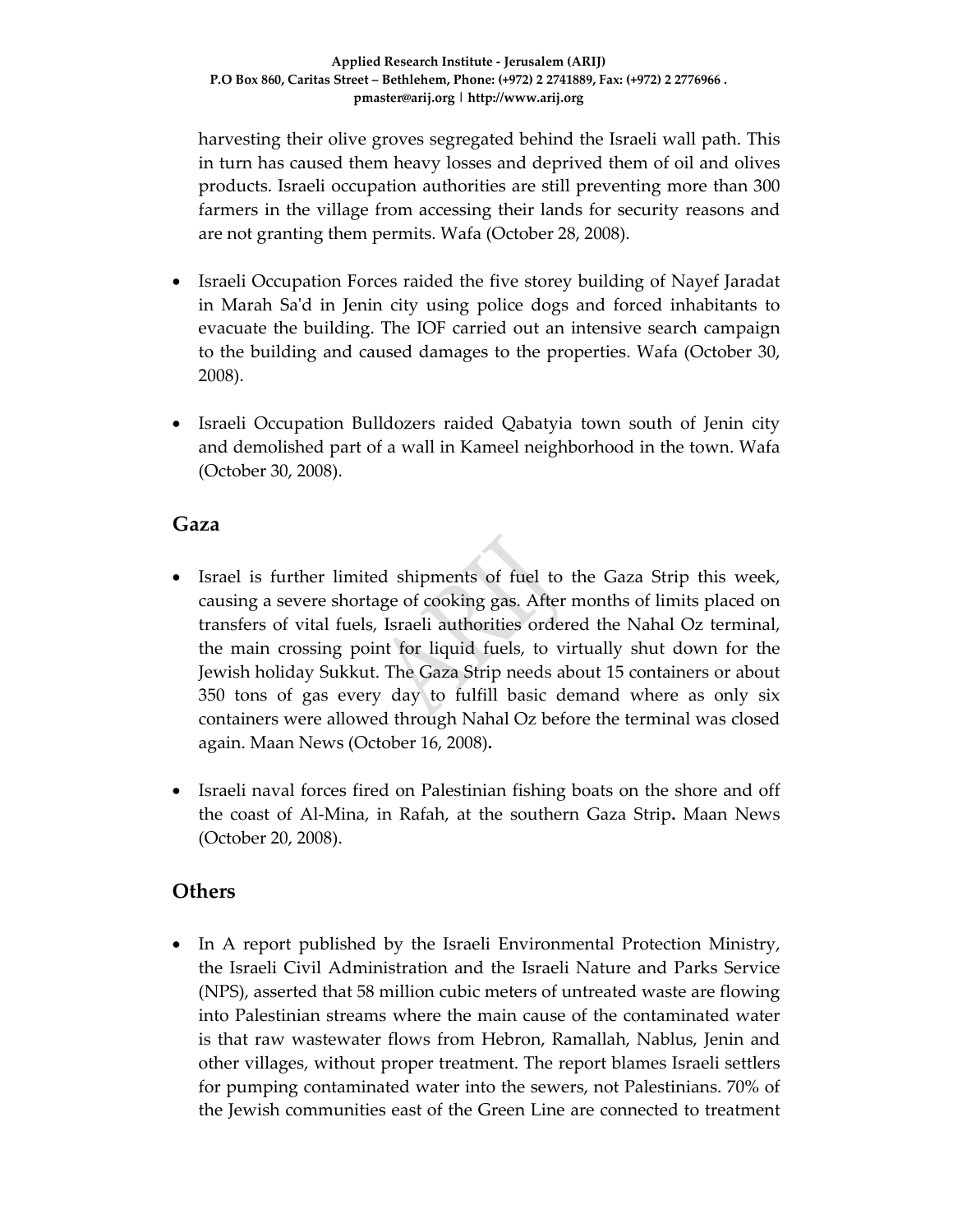facilities, so "illegal outposts" are the main source of the untreated water. Maan News (October 1, 2008).

- The Israeli newspaper Ma'ariv reported that some 15,000 Israelis moved into illegal Israeli settlements in the West Bank since the beginning of 2008, despite a pledge by Prime Minister Ehud Olmert to halt settlement construction a year ago. Settlers were able to circumvent restrictions, such as taxes on construction, imposed by Olmert's government. Maan News (October 5, 2008).
- Settlers of the unauthorized Israeli settlements' outposts in the West Bank are working to form a new "settlement movement" under the name "Union of outposts." This new composition is an expression of the dissatisfaction of Israeli settlers with the outpostsʹ evacuation process that is taking place in the West Bank. As a result, settlers decided to unite and battle for the survival of the unauthorized outposts. Quds (October 6, 2008).
- Israeli settlers established 400 new housing units in Israeli settlements in the West Bank through the construction of trailers. Trailers are distributed as follows:
	- 1. Tana: 4 trailers.
	- 2. Kiryat Arba': 40 Housing Units.
	- 3. Kfar Etzion: 4 Trailers.
	- 4. Betar Illit: 40 Trailers.
	- 5. Mitzpe Yericho: 4 trailers.
	- 6. Kochav Yacov: 4 trailers.
	- 7. Pisagot: 7 trailers.
	- 8. Kochav Hashahar: 16 trailers.
	- 9. Shilo: 12 Trailers.
	- 10. Ofra: 7 trailers.
	- 11. Dolev: 11 Trailers.
	- 12. Beit Horon: 3 trailers.
	- 13. Mevo Horon: 6 trailers.
	- 14. Modi'in Illit: 13 Trailers.
	- 15. Niri: 10 trailers.
	- 16. Peduʹel: 4 trailers.
	- 17. Revava: 25 Trailers.
	- 18. Alei Zahav: 4 trailers.
	- 19. Ariel: 4 trailers.
	- 20. Tapuh: 12 Trailers.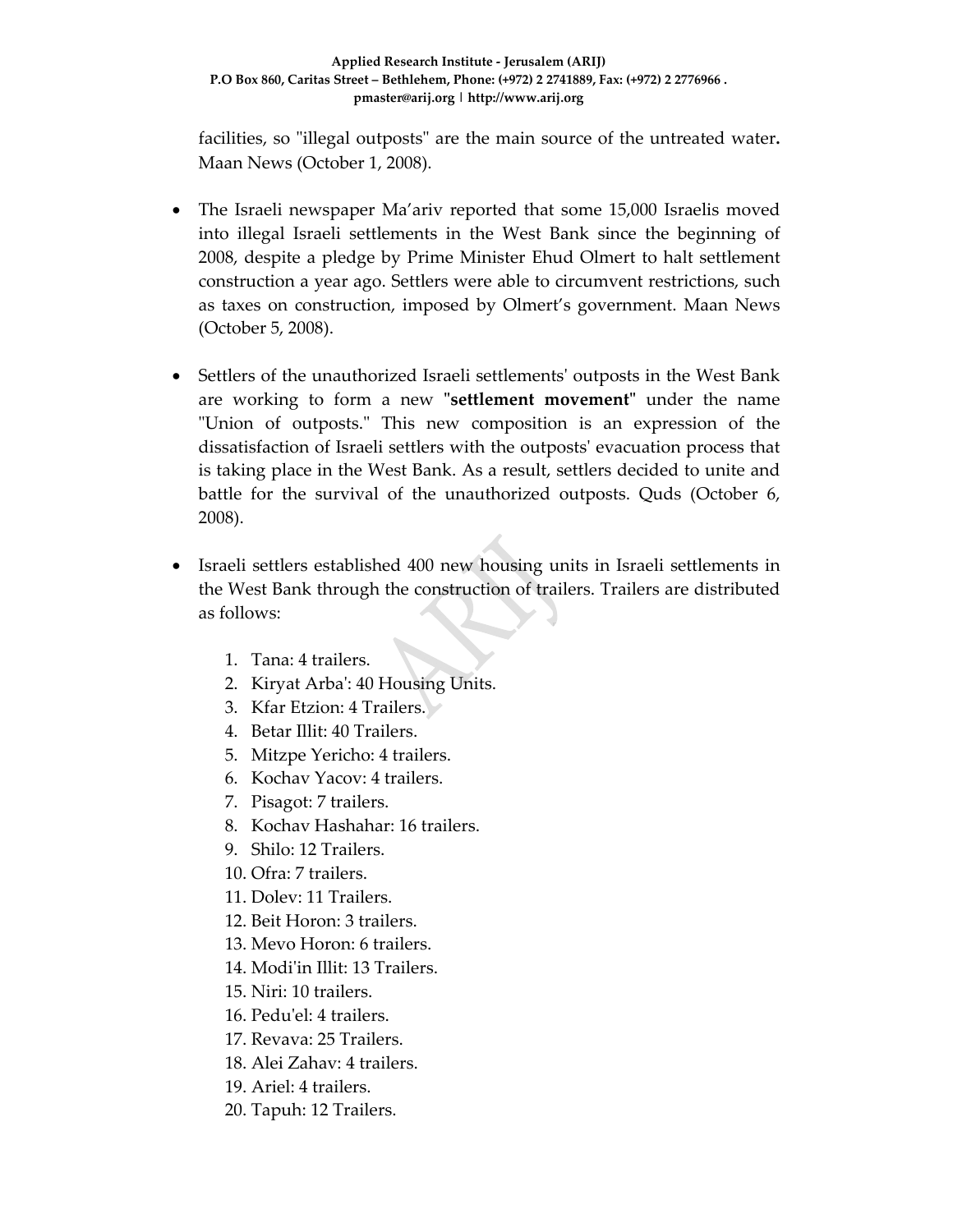- 21. Fasayel: 5 trailers.
- 22. Itamar: 5 trailers.
- 23. 1Yetzhar: 12 trailers.
- 24. Maskiyot: 5 trailers.
- 25. Rotem: 5 trailers.
- 26. Immanuel: 4 trailers.
- 27. Alon Moreh: 3 trailers.
- 28. Karmei Shomron: 24 trailers.
- 29. Shedamot Mechola: 6 trailers.
- 30. Mechola: 8 trailers.
- 31. Eli: 53 trailers.
- The Israeli Reconciliation Court in Ar Ramla city issued an order to demolish a building of six floors in Al Lud inside the 1949 Armistice Line (Green Line) under the pretext of being unlicensed. The building belongs to Abdel Muʹti Iqtefan and is inhabited by tens residents who will become homeless if the court's order is implemented. The court also imposed a penalty of NIS 750 thousand on the owner. Wafa (October 9, 2008).
- In a report issued by the Applied Research Institute Jerusalem ARIJ concerning the Israeli settlement and their Illegal expansion in the West Bank during the period of 1996 and 2007, the results revealed that the expansion in the Israeli settlements in the OPT dramatically increased by 85% during the aforementioned period. ARIJ (October 10, 2008).
- Handful of clashes between Arab and Jewish residents of the coastal Israeli city of Acre. The homes of two Palestinian families in the city were set on fire during the escalating tension. Maan News (October 11, 2008).
- Israel placed the West Bank and Gaza Strip under closure on the  $12<sup>th</sup>$  of October 2008 and till the 21<sup>st</sup> of October 2008, claiming to seek increased security during the Jewish holiday Sukkut. Maan News (October 13, 2008).
- Israeli settlers and families are planning to start two new Jewish neighborhoods in the West Bank and will strengthen another. The sites chosen for the new neighborhoods are Reches [Hilltop] Sela ‐ the western hilltop of Har Bracha, near Nablus, and Maalot [Steps] Halhoul, between Hebron/Qiryat Arba' and Gush Etzion. A third site, Reches Migron - a hilltop just outside Migron, in Jerusalem. INN (October 19, 2008).
- The Swedish company "Assaabloy" dismantled and closed its factory located inside the Barqan Industrial zone near the Palestinian village of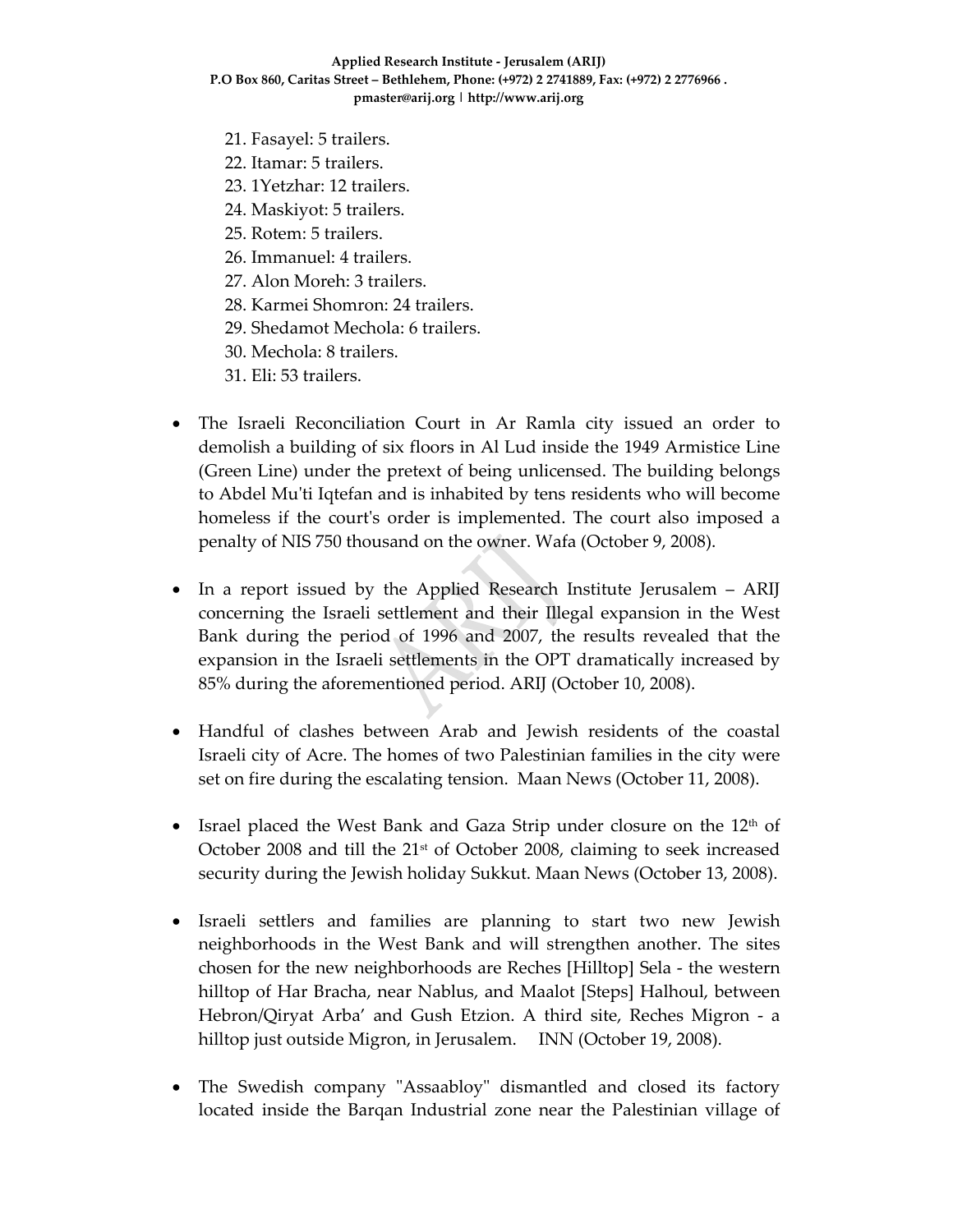ʺHarisʺ. The decision of the company to close the factory came after the Palestinian resident Jameel Daoud was able to prove his ownership of the 60 dunums of land that was confiscated from him by the Israeli Occupation Authorities in 1984. Quds (October 28, 2008).

- In a report issued by Bimkom showed that "The Israeli "Civil Administration" of the Israeli Occupation Forces (IOF) is severely violating Palestinian human rights by using a deliberately restrictive planning policy to strangle Palestinian development in Area C and preserve as much land as possible for the illegal Jewish colonial settlements". Bimkom (October 29, 2008).
- Israel will reduce government services to illegal outposts in the West Bank in a bid to combat settler violence, during a meeting headed by Defense Minister Ehud Barak and attended by the countryʹs top military and legal brass. According to data presented, the number of attacks by settlers on security forces in the first nine months of 2008 stood at 450, about 50 more than the corresponding period last year. **Haaretz** (October 30, 2008).

| <b>District</b> | Land         | Land              | Uprooted         | <b>Houses</b>    | <b>Houses</b>    |
|-----------------|--------------|-------------------|------------------|------------------|------------------|
|                 | Confiscated  | <b>Threatened</b> | <b>Trees</b>     | Demolished       | threatened<br>to |
|                 | (Dunum)      | (Dunum)           |                  |                  | be demolished    |
| Bethlehem       | 0            | 0                 | $\bf{0}$         | 1                | 2                |
| Jerusalem       | 0            | $\bf{0}$          | 0                | $\mathbf{0}$     | 0                |
| Jenin           | 45           | $\bf{0}$          | 900              | $\boldsymbol{0}$ | 0                |
| Tulkarm         | $\mathbf{0}$ | 0                 | $\bf{0}$         | $\mathbf{0}$     | 0                |
| Ramallah        | 0            | 0                 | $\mathbf{0}$     | $\mathbf{0}$     | 0                |
| Nablus          | 1.5          | 0                 | 20               | $\boldsymbol{0}$ | 0                |
| Salfit          | $\mathbf{0}$ | 0                 | $\bf{0}$         | $\Omega$         | 5                |
| Jericho         | O            | 0                 | $\mathbf{0}$     | $\Omega$         | 0                |
| Gaza            | O            | 0                 | $\mathbf{0}$     | $\mathbf{0}$     | 0                |
| Qalqiliya       | $\bf{0}$     | $\bf{0}$          | 20               | $\mathbf{0}$     | $\bf{0}$         |
| Hebron          | O            | 20                | $\bf{0}$         | 6                | $\overline{2}$   |
| Tubas           | 0            | $\bf{0}$          | $\boldsymbol{0}$ | $\boldsymbol{0}$ | 0                |
| <b>Total</b>    | 46.5         | 20                | 940              | 7                | 9                |

*The Monthly overview report gives a list of the Israeli Violations in the Occupied Palestinian Territory which are based on reports provided by field workers and\or by one or more of the following news sources: Al‐Ayyam daily newspaper, Al‐Quds daily newspaper, Palestinian National Information Center, Haaretz Daily Newspaper, The*